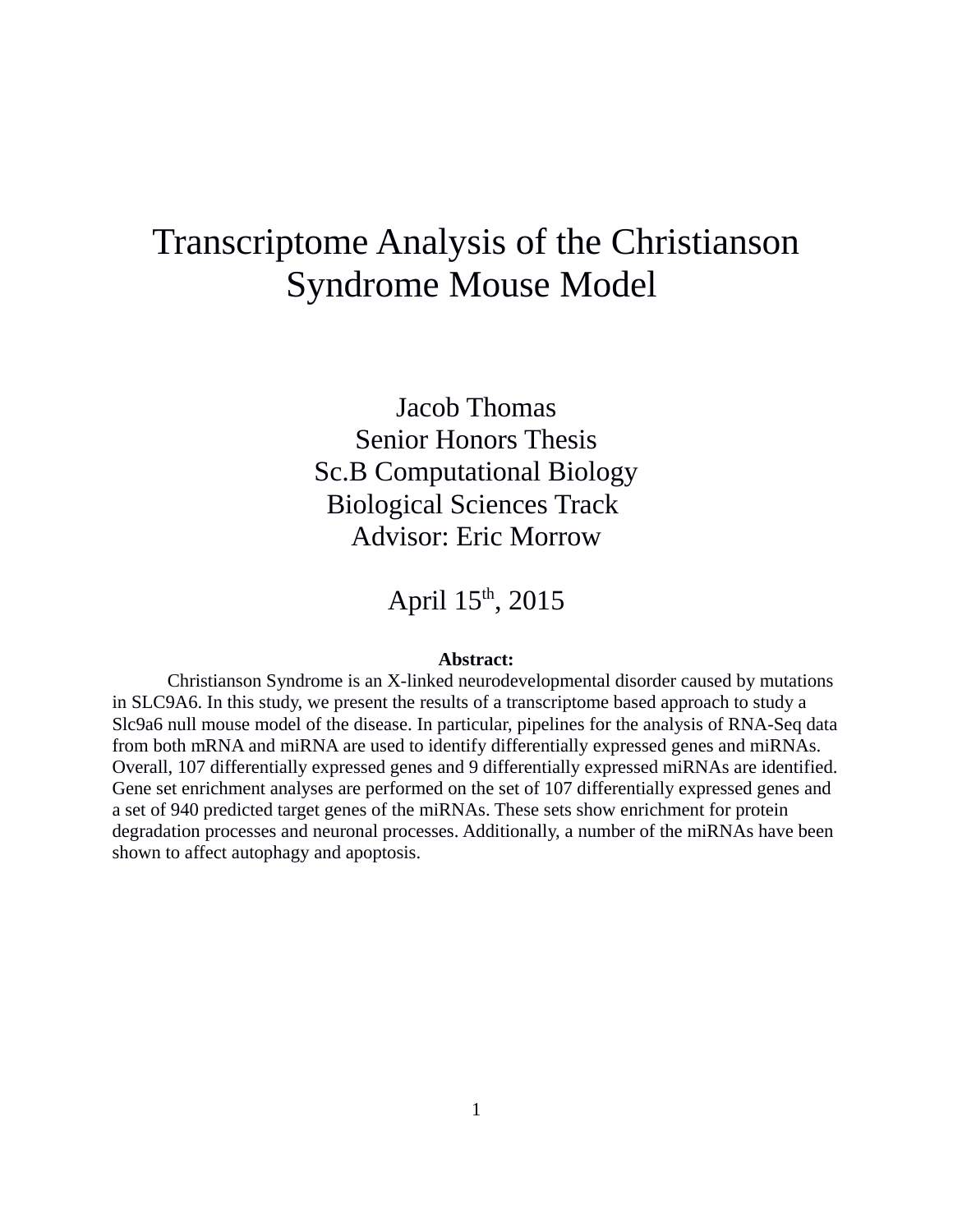## Introduction

Christianson Syndrome (CS) is an X-linked neurodevelopmental disorder first reported in a large South African pedigree by Christianson *et al* (Christianson et al., 1999; Murtazina, Booth, Bullis, Singh, & Fliegel, 2001; Nakamura, Tanaka, Teko, Mitsui, & Kanazawa, 2005). Male patients with CS have severe intellectual disability, autism, and epilepsy. They exhibit truncal ataxia with an unsteady gait. The majority of patients also have eye movement disorders, sleep problems, and history of microcephaly with delayed trajectories of post-natal brain growth (Pescosolido et al., 2014). Patients with CS are often first diagnosed with Angelman syndrome because of the similar phenotypes. The overlap in phenotypes includes behavioral features such as a happy disposition and unprovoked laughter.

Gilfillan *et al* identified mutations in SLC9A6 as the cause of CS in 2008 (Gilfillan et al., 2008). SLC9A6 is located on the X chromosome and encodes the protein NHE6. NHE6 is a sodium/hydrogen exchanger found on the endosomal membrane. Gilfillan *et al* identified a deletion of six base pairs in SLC9A6 within their pedigree. These bases encode two highly conserved amino acid residues in the exchanger domain of NHE6. These bases have been shown to be essential for ion transport in NHE1 and NHE8, two proteins highly similar to NHE6 (Fafournoux, Noel, & Pouyssegur, 1994; Murtazina et al., 2001; Nakamura et al., 2005). In other families, Gilfillan *et al* were able to identify different mutations in SLC9A6 including a premature stop codon, a splice-site mutation that would cause the skipping of an exon, and a frame shift mutation. Pescosolido *et al* were able to identify additional SLC9A6 mutations in a larger cohort. In particular, they observed 9 SNVs, 2 indels, and 1 CNV deletion. Of these mutations, two were splice-site mutations and the other ten were protein truncations. A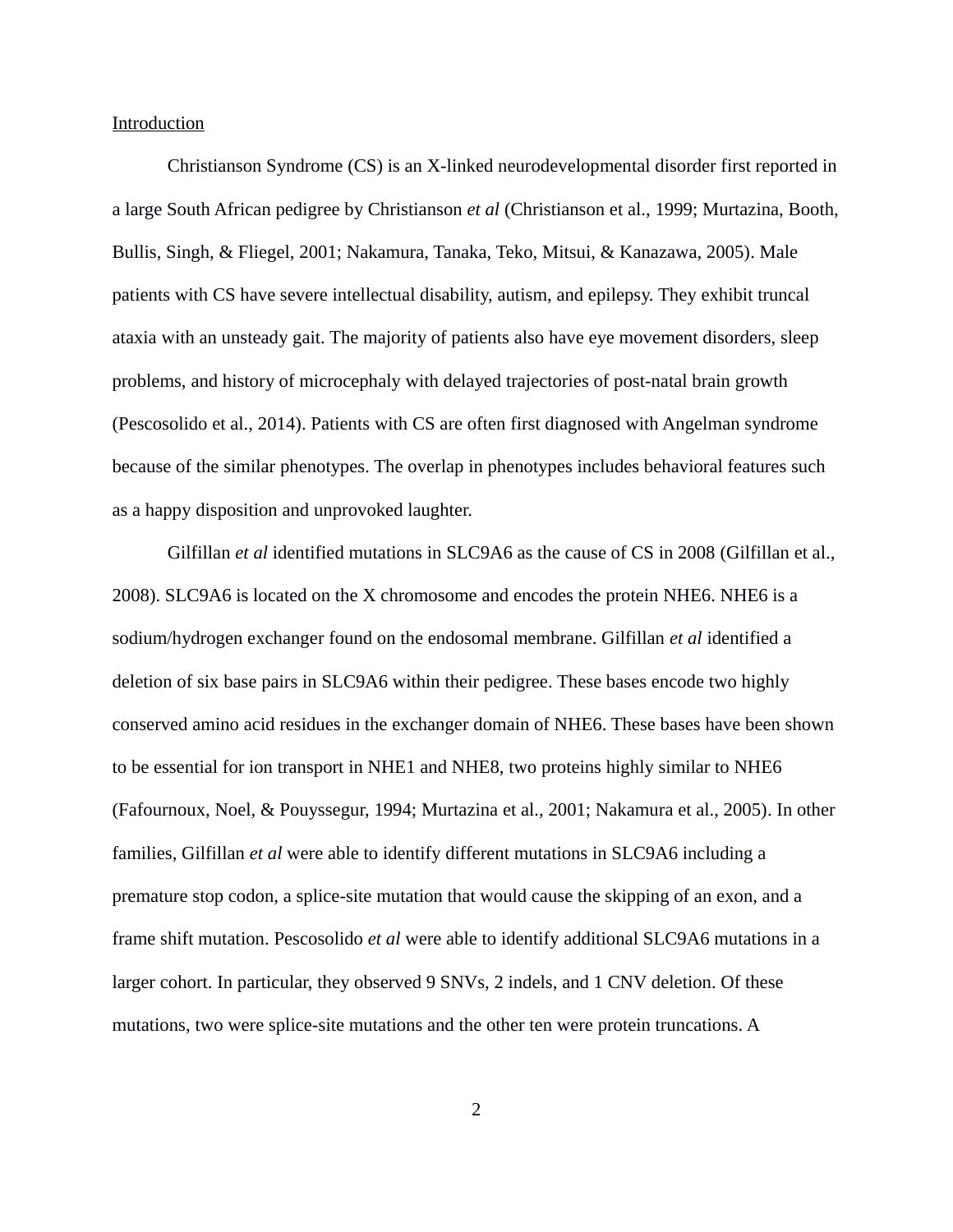particularly noteworthy feature of the cohort is that seven of the mutations were *de novo* mutations which contrasted the inherited mutations observed in prior literature.

Because of the wide range of SLC9A6 mutations observed in CS patients, many of which are predicted to be loss of function mutations, Slc9a6 null mice are often used to study the disorder. In 2011, Strømme *et al* demonstrated endosomal-lysosomal dysfunction in this model system (Stromme et al., 2011). In particular, they found GM2 ganglioside accumulation in the late endosomes of mutant mouse neurons. These accumulations are particularly significant because they are similar to accumulations observed in lysosomal storage diseases. Lysosomal storage diseases are a large group of genetic diseases which effect the lysosomal degradative pathway. In particular, two thirds of lysosomal storage diseases affect the brain and neurons. Diseases such as Neiman-Pick C and GM2 gangliosidosis cause intellectual disability (Walkley, 2009).

More recently, Ouyang *et al* characterized the effect of the loss of NHE6 in mouse neurons (Ouyang et al., 2013). In this study, they demonstrated that NHE6 is expressed in growing axonal tracts and fiber tracts which include regions of the hippocampus and corpus callosum. Using cultured mouse hippocampal neurons, they then demonstrated that NHE6 null mice had significantly decreased branching and length in both axons and dendrites. They further demonstrated the direct connection to NHE6 by rescuing the arborization deficits with the expression of a vector containing human NHE6. Looking at the cellular function of NHE6, Ouyang *et al* demonstrated that the protein loss leads to an over acidification of the endosomes and a corresponding decrease in TrkB levels. TrkB is the receptor for BDNF, a signaling protein known to play a role in neuronal arborization (Chao & Lee, 2004; Danzer, Crooks, Lo, &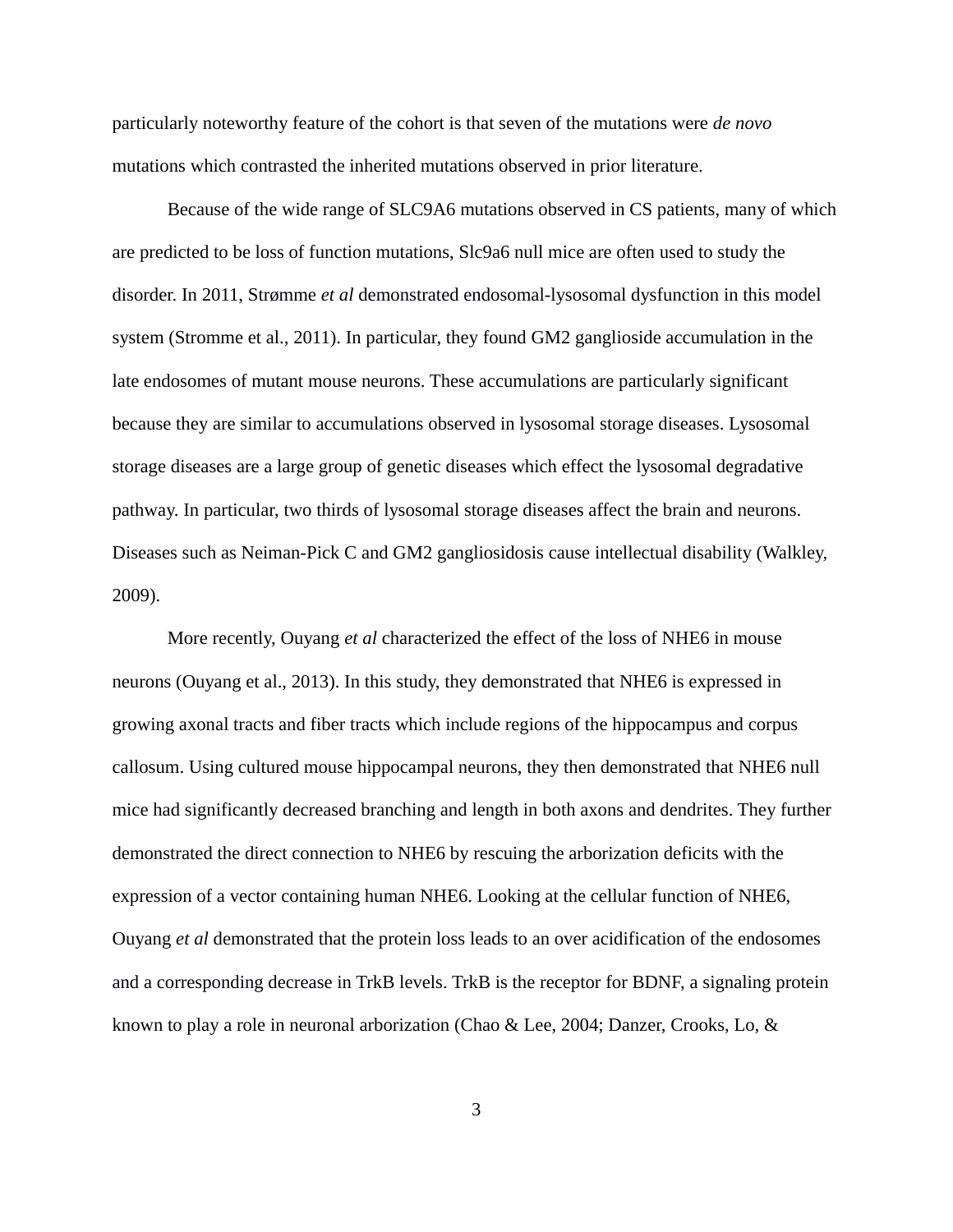McNamara, 2002). Finally, Ouyang *et al* provided further evidence of the role of BDNF/TrkB signaling by rescuing the NHE6 null mice's arborization problems by exogenously administering BDNF.

In order to provide a broader molecular understanding of CS and have a larger cellular perspective of the disease, we present a transcriptome based approach to study the disease. The transcriptome includes the set of all transcribed genes. With the advances in sequencing technologies over the last ten years, new methods have been developed that can produce data on a whole transcriptome level. In particular, next generation sequencing has enabled scientists to sequence all the transcribed RNA in a sample in a technique called RNA-seq (Z. Wang, Gerstein, & Snyder, 2009). First, RNA is extracted from all samples. Then, the total RNA is converted to cDNA with a reverse transcriptase. Once a cDNA library is made, it is sequenced using a nextgeneration platform such as the Illumina NextSeq500. Rather than produce long reads like the traditional Sanger sequencing, these platforms make much shorter reads that are mapped onto a reference genome in order to determine which genes are expressed. By quantifying the number of reads that map to each gene, scientists can not only measure which genes are expressed but also their relative expression levels. These expression levels are used to identify differentially expressed genes from varying experimental conditions. More recently, this technique has been adapted to allow for the study of small RNAs like microRNA(miRNA) (Eminaga, Christodoulou, Vigneault, Church, & Seidman, 2013).

miRNAs are a group of small RNAs that are between 21 and 25 base pairs (He & Hannon, 2004). They were first reported in *C. elegans* but have been found in a large range of species including both plants and mammals (Chalfie, Horvitz, & Sulston, 1981; He & Hannon,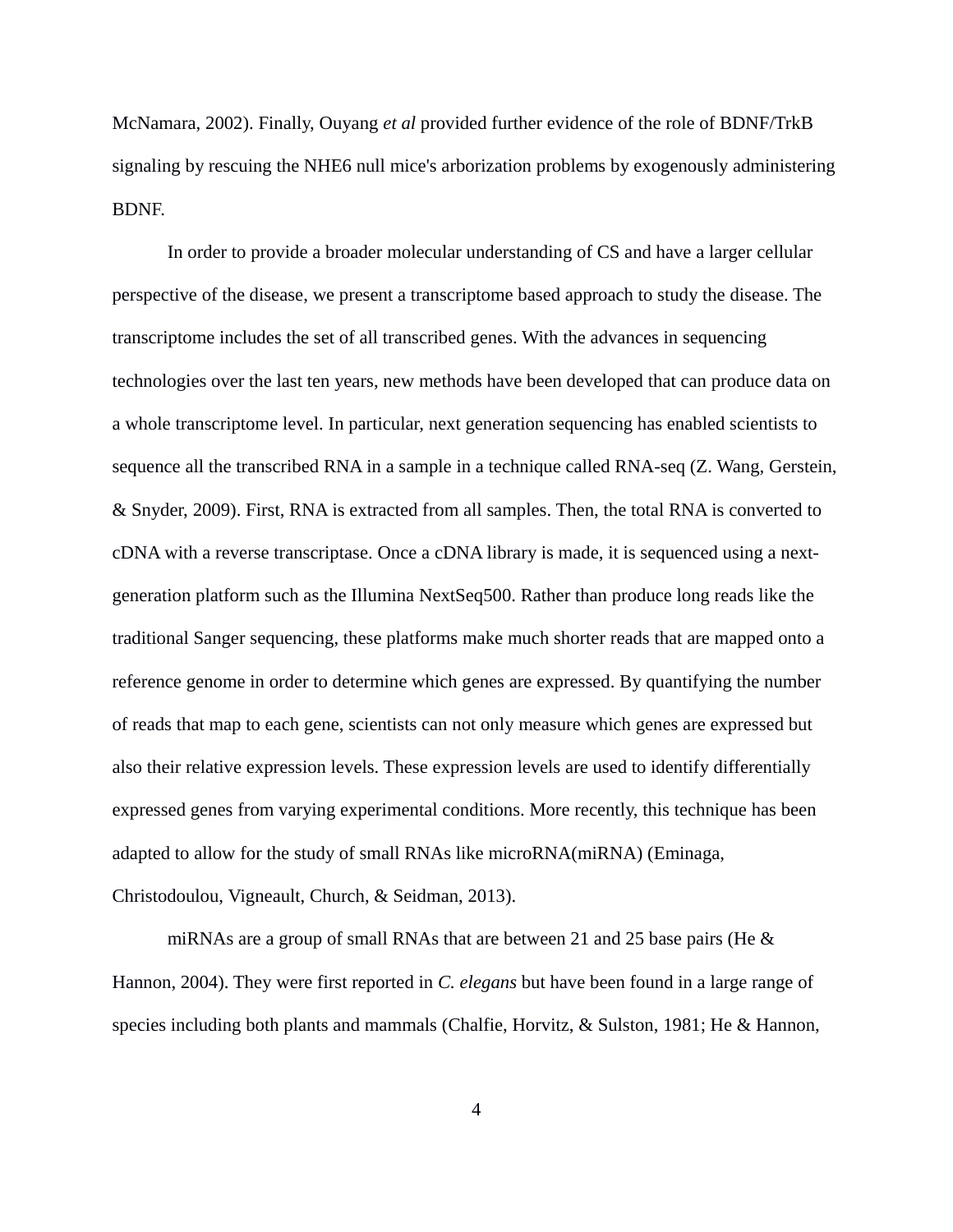2004). In particular, miRNAs have been reported in both mice and humans (Pasquinelli et al., 2000). miRNAs have been linked to post-transcriptional gene repression and bind to sites in the 3' untranslated regions of mRNAs (Chen & Rajewsky, 2007). The 21-25 base pair mature miRNA are derived from longer precursor miRNAs. These precursors form a hairpin RNA loop which is bound by a RNase protein like Dicer. This protein cleaves the precursor into two mature miRNAs with one miRNA from each side of the loop (He & Hannon, 2004). When naming a miRNA, the precursor miRNA is assigned a number, and then based on which side of hairpin loop the mature miRNA is derived, the miRNA is called either 5p (5 prime) or 3p (3 prime) (Ambros et al., 2003).

In this study, we present the results from using RNA-seq to analyze both mRNA and miRNA expression in Nhe6 null mouse brains. Differential gene expression is also determined relative to wild-type mice.

#### **Materials**

This study used an NHE6 null mouse model with a LacZ-neo cassette inserted into exon 6 of Slc9a6. This mouse will be referred to as the mutant line. The RNA for sequencing was extracted from the hippocampus of post-natal day 19 mice. Five litters of mice were used. The litters were labeled A-E. For each litter, one male mutant mouse and a wild-type brother were selected. Within each litter, the wild-type was labeled sample 1 and the mutant was labeled sample 2. For example, from the first litter, A1 is the wild-type mouse and A2 is the mutant mouse. The mRNA-seq and miRNA-seq were performed on Illumina NextSeq500. The reads were 75 base pair single end reads. The raw reads from the sequencing were returned in FASTAQ format. A more detailed description of the RNA extraction and sequencing library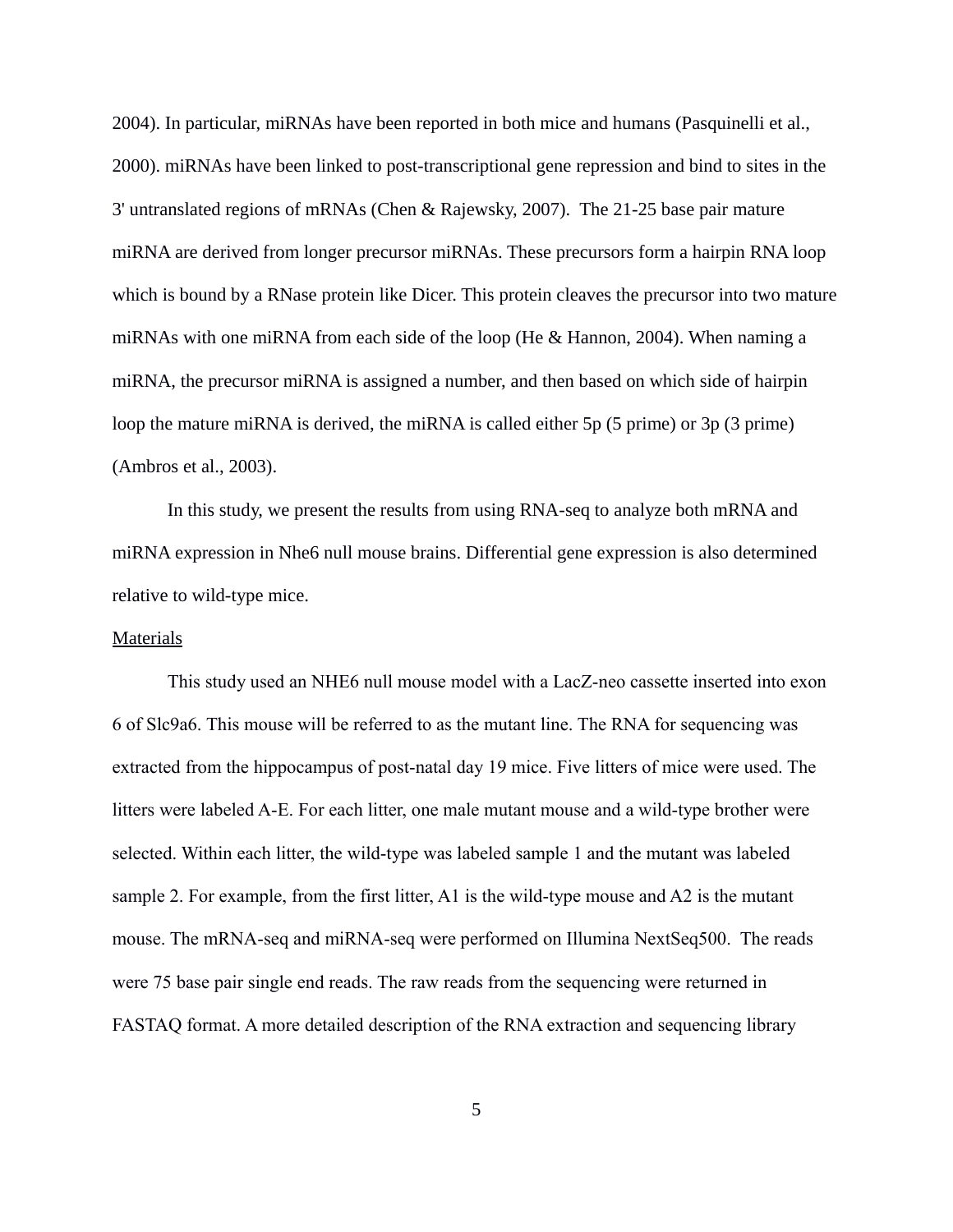generation is described in the methods.

For all analyses performed, the *Mus musculus* reference genome used was mmu10. This was downloaded from UCSC genome browser with the data provided by the Genome Research Consortium (Waterston et al., 2002).

All computations were performed using the resources at the Center for Computation and Visualization, Brown University. Specifically, they were conducted using 4 cores and 16 gigabytes of memory.

## Methods

### Poly-A Selection and Sequencing Library Generation

Total RNA was processed for library construction according to the following procedure. Oligo-dT beads were used to select poly-adenylated RNA (poly-A). Poly-A selected RNA was sheared to appropriate size for cDNA synthesis. Double-stranded cDNA was end-repaired and atailed to prepare for adapter ligation. Indexed adapters were ligated to sample cDNA, and the adapter-ligated cDNA was then size-selected on a 2% SizeSelect™ E-Gel (Invitrogen, Carlsbad, CA) and amplified by PCR. Library size and quality was assessed on an Agilent Bioanalyzer and library yield was quantified by qPCR using the Kapa Biosystems library quantification kit (Wilmington, MA) prior to sequencing on the Illumina NextSeq500 (San Diego, CA) as 1x75 base reads following manufacturer's protocols.

### microRNA Extraction

Total RNA was processed for library construction according to the following procedure. Briefly, a 3' adapter was ligated to the RNA molecules. After ligation, a RT primer was hybridized to the adapter. The 5' adapter was then ligated to total RNA, followed by reverse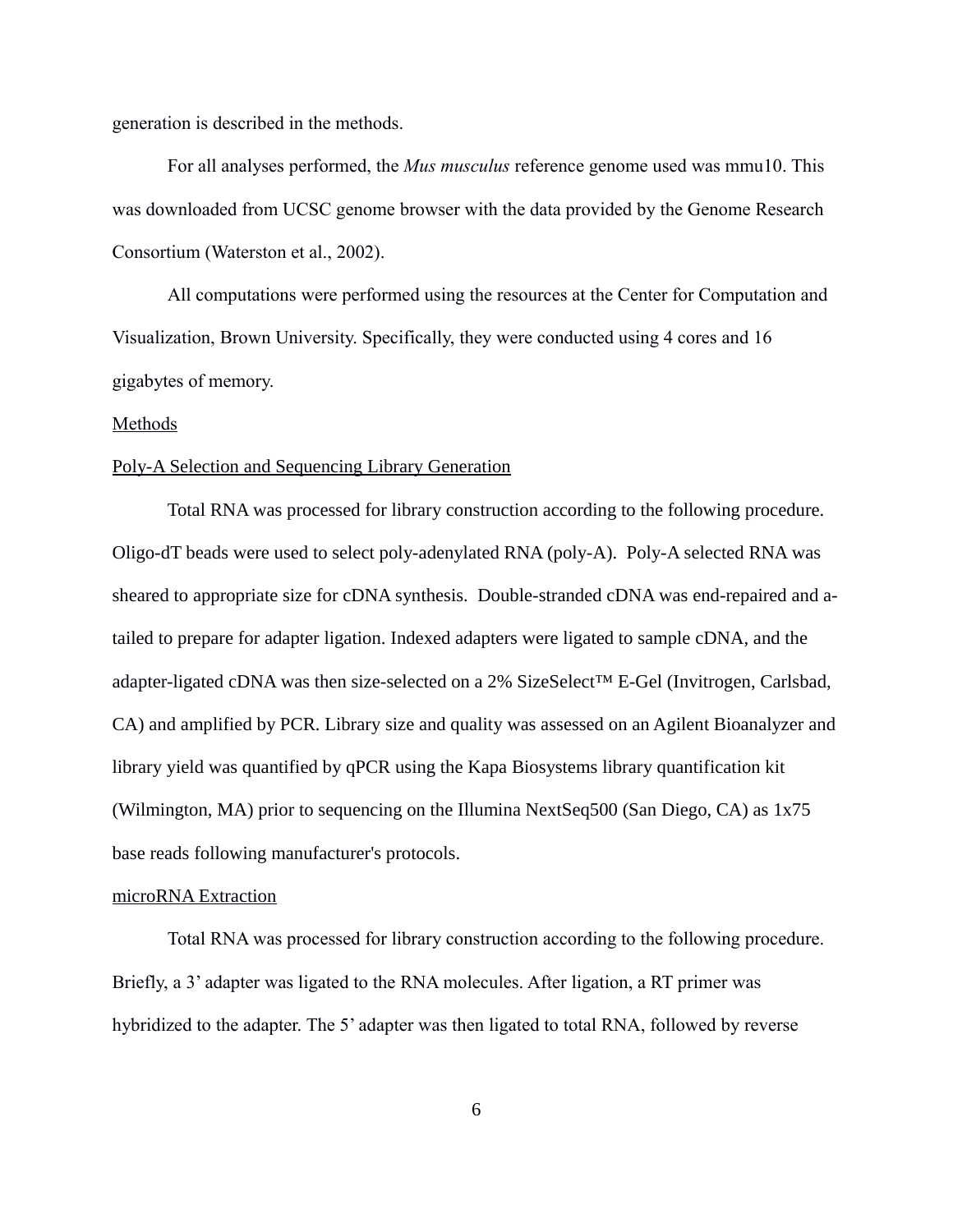transcription of RNA in a  $1<sup>st</sup>$  strand synthesis reaction. After  $1<sup>st</sup>$  strand cDNA synthesis, adapter ligated molecules were amplified with adapter specific primers to enrich for the miRNA fraction of total RNA. Amplified material was then purified and size selected on a 6% polyacrylamide gel. Library quality was assessed by measuring concentration with Qubit (ThermoFisher Scientific, Waltham, MA), and average library size was measured using a Bioanalyzer (Agilent Technologies, Santa Clara, CA).

## mRNA analysis

To analyze the mRNA data, an approach similar to that taken in Gamsiz *et al* was used (Gamsiz, Ouyang, Schmidt, Nagpal, & Morrow, 2012). The actual pipeline used for analysis in this study is outlined in Figure 1.

Before beginning the actual expression analysis, the quality of the reads was checked using FastQC (version 0.11.4) (Andrews, 2010). In particular, the percentage of reads with Phred quality scores greater than 30 was checked for each sample. Contamination from primer sequences was also looked at.

Following the quality control step, Bowtie2 (version 2.2.5) is used to align the reads to a reference genome (Langmead & Salzberg, 2012). Bowtie2 aligns reads in a multi-step process which allows for accurate and efficient alignment. First, the reference genome is indexed to allow for rapid searching. Once the index is constructed, each read is individually mapped to the genome in a two-part alignment. For the first step in the alignment, the reads are mapped in an ungapped manner. This initial alignment is used as a seed for the final alignment. With this seed, each read is then subjected to a secondary search for gaps. These two steps allow the genome to be rapidly mapped with the memory benefits of an indexed system while managing the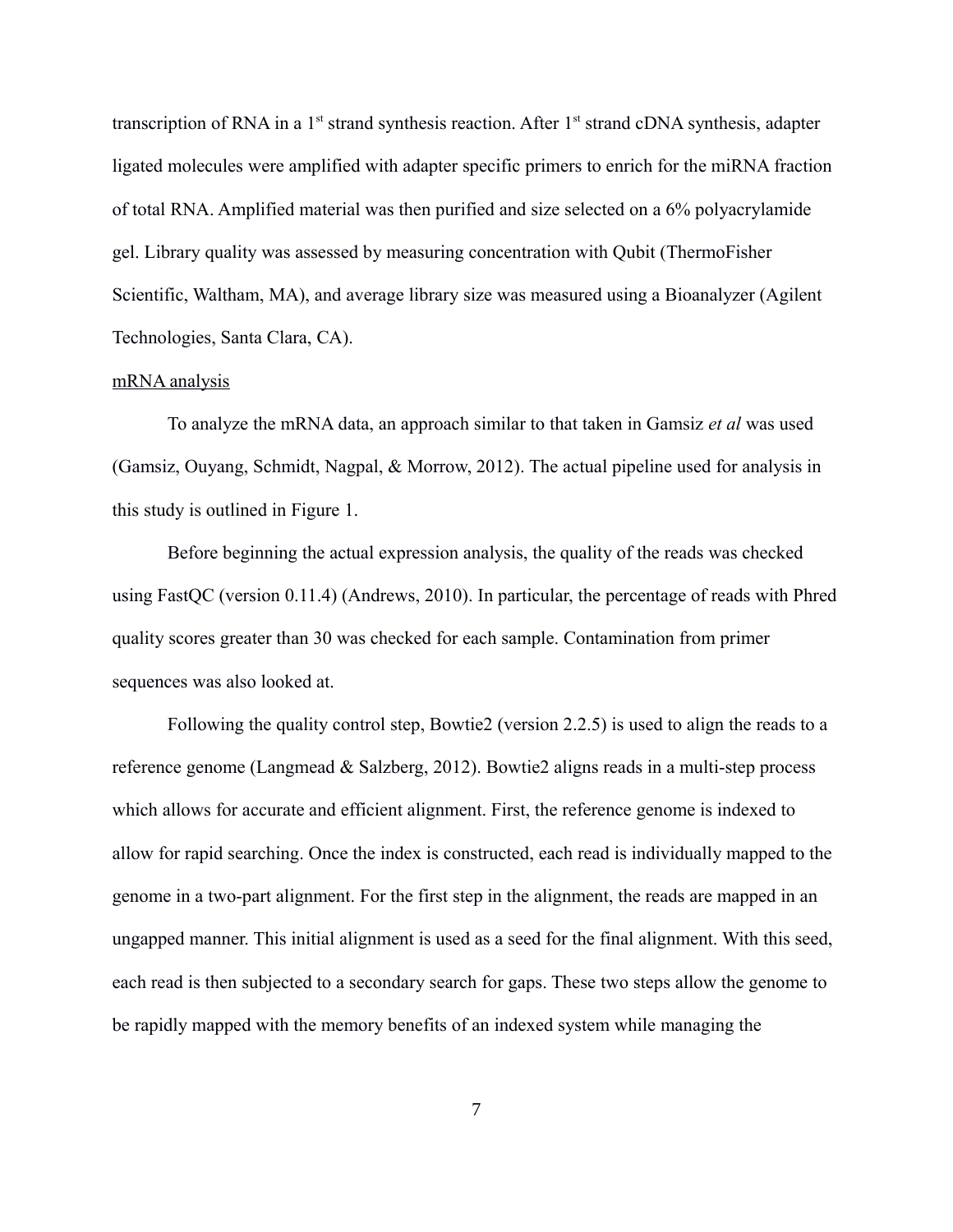

Figure 1: Analysis Pipeline for mRNA data

possibility of gaps.

Once Bowtie2 produces the alignment of reads, TopHat (version 2.1.0) is run (Trapnell, Pachter, & Salzberg, 2009). TopHat is a program that identifies splice-site junctions. It relies upon Bowtie2's alignment. It first uses the alignment to identify the exons based on coverage from the aligned reads that do not have gaps. When the exons are identified, Tophat searches their sequences for splice donor and acceptor sites. Based on these predicted sites, Tophat uses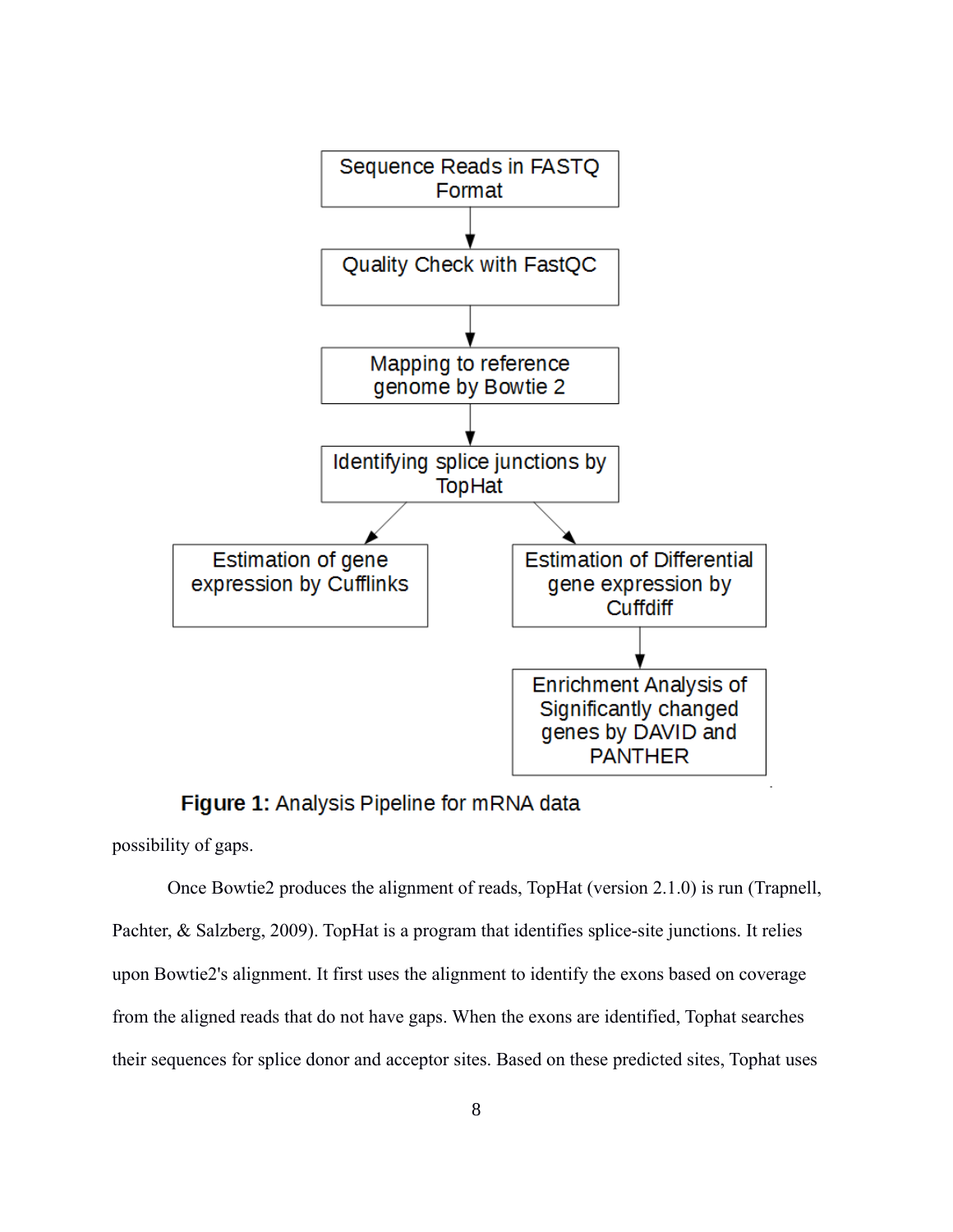the gapped reads to identify which sites are actually covered by the reads. This coverage can be used to determine the novel and known splice sites.

With the reads aligned and the splice-junctions identified, the expression levels of genes and isoforms can be measured. Cufflinks (version 2.2.0) is used to estimate the expression levels in each individual sample (Trapnell et al., 2010). To measure isoform expression levels, Cufflinks takes a set of overlapping fragments and determines fragments which are mutually incompatible, meaning they come from different mRNA isoforms. These fragments are used to determine the distinct isoforms. With the isoforms determined, Cufflinks estimates their expression levels using a linear model to determine the probability that a fragment came from a specific isoform. For total gene expression, the relative levels of the isoforms are collapsed together and one level of expression per gene is output.

The alignments are also used in a companion program to Cufflinks called Cuffdiff (version 2.2.0) (Trapnell et al., 2013). Cuffdiff determines the genes and isoforms that are differentially expressed between multiple sample states. In our samples, we had two groups, the wild-type mouse mRNA samples and the mutant mRNA. Rather than simply comparing the total number of reads that map to a given gene, Cuffdiff works by modeling the over dispersion of the alignment of fragments. A beta negative binomial model determines the levels of gene expression across the replicates in each state. With this measure for each state, the two states are statistically tested and corrected for differential gene expression. Cuffdiff reports relative expression level for every gene in each state, corrected p-values, and the fold-change of each gene.

Genes with a corrected p-value less than 0.05 were determined to be significantly differentially expressed. These significantly differentially expressed genes were analyzed for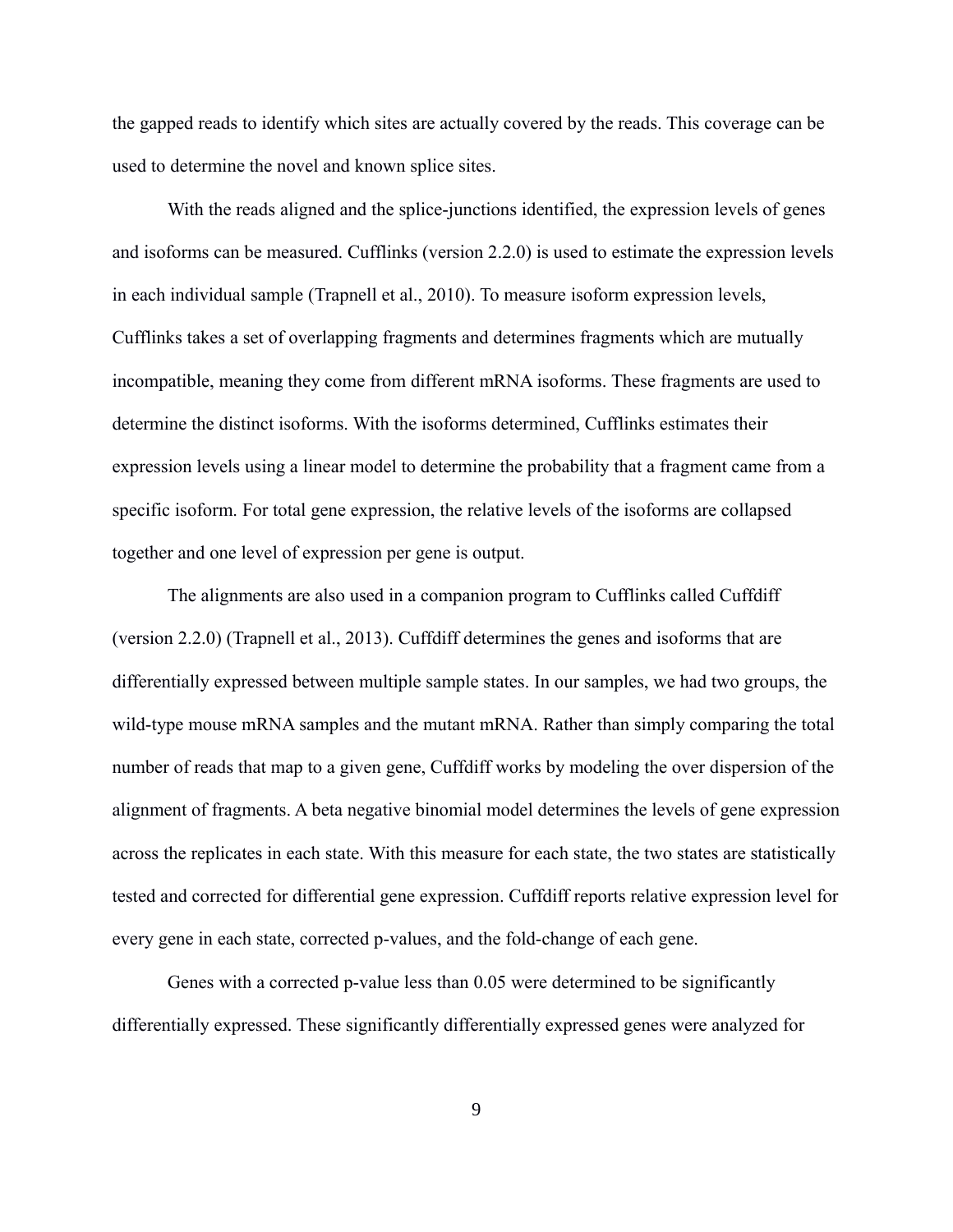functional enrichment using two different programs. For both programs, the genes were analyzed in three groups, all significant genes, all significantly upregulated genes, and all significantly down regulated genes. The first program used was DAVID (Database for Annotation, Visualization, and Integrated Discovery)'s gene annotation tool (Huang da, Sherman, & Lempicki, 2009). This tool uses a modified Fisher's exact-test to determine if the set of genes is significantly enriched for a given term compared to the background population. DAVID draws its functional annotations from a number of databases including KEGG's pathways (Kanehisa, Sato, Kawashima, Furumichi, & Tanabe, 2016).

The second functional analysis tool used is the PANTHER (protein annotation through evolutionary relationship) enrichment test (Mi, Muruganujan, Casagrande, & Thomas, 2013). Similar to DAVID, it also compares the given input list to the population to search for significantly enriched terms. Instead of using a modified Fisher's T-test, it relies upon a Mann-Whitney test. The majority of annotations are from the Gene Ontology (GOTerms) database. PANTHER protein class annotations are also used. For both of DAVID and PANTHER outputs, a p-value or FDR threshold of 0.05 was used to determine significance.

## miRNA

A modified version of the Cap-miRSeq pipeline was used to analyze the miRNA data (Sun et al., 2014). This adapted analysis pipeline is outlined in Figure 2.

Similar to the mRNA analysis, the quality of the reads is initially checked using FastQC. Unlike the RNA reads, however, the miRNA raw reads include the Illumina adapter tags used in their sequencing. These tags are still included because of the short and variable lengths that occur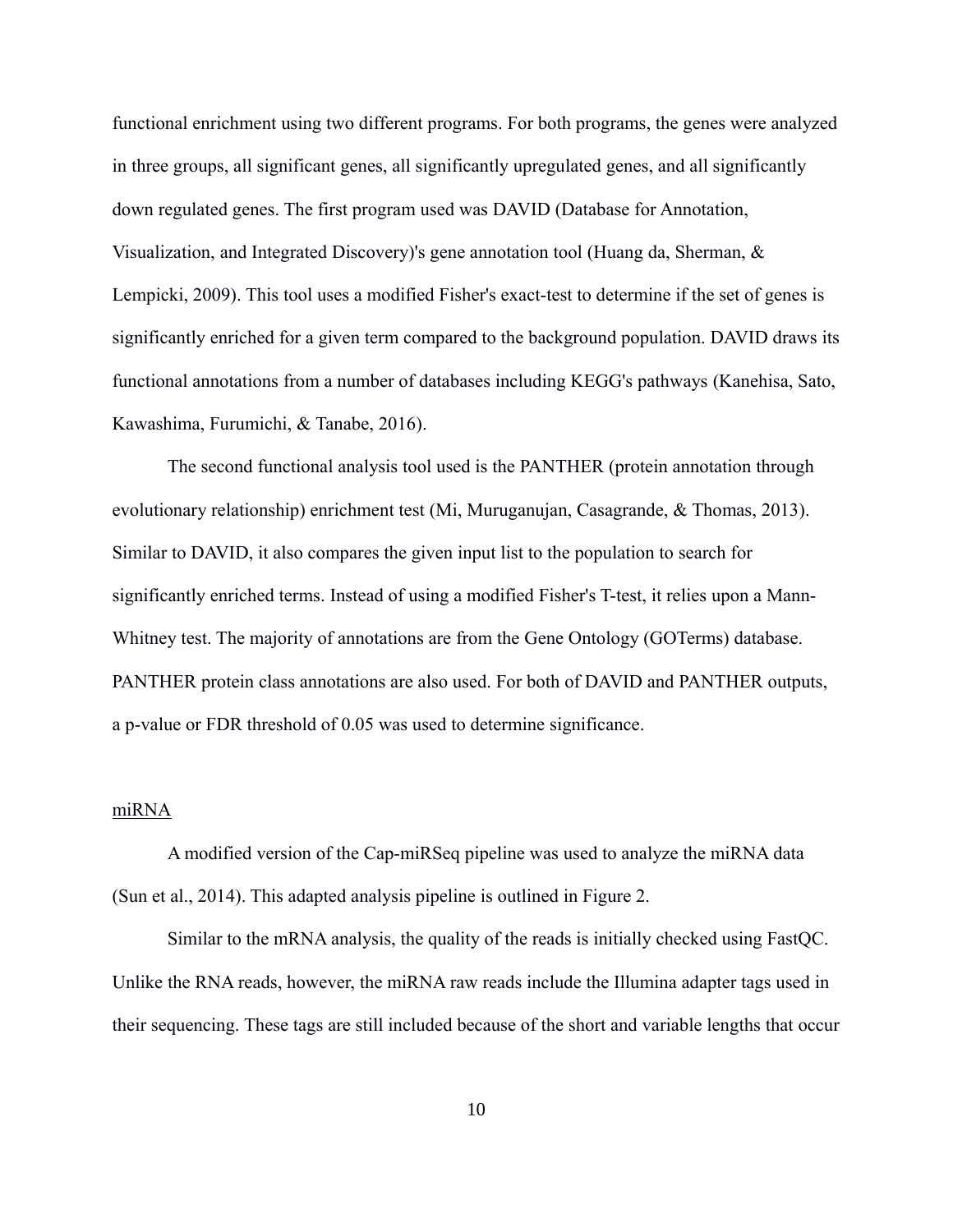

## **Figure 2:** Analysis Pipeline for miRNA data. Adapted from cap-miRSeq pipeline

when sequencing miRNA.

The cutadapt program (version 1.8.3) is used to remove these tags (Martin, 2011).

Cutadapt aligns the provided adapter sequence to each read and trims the overlapping region. If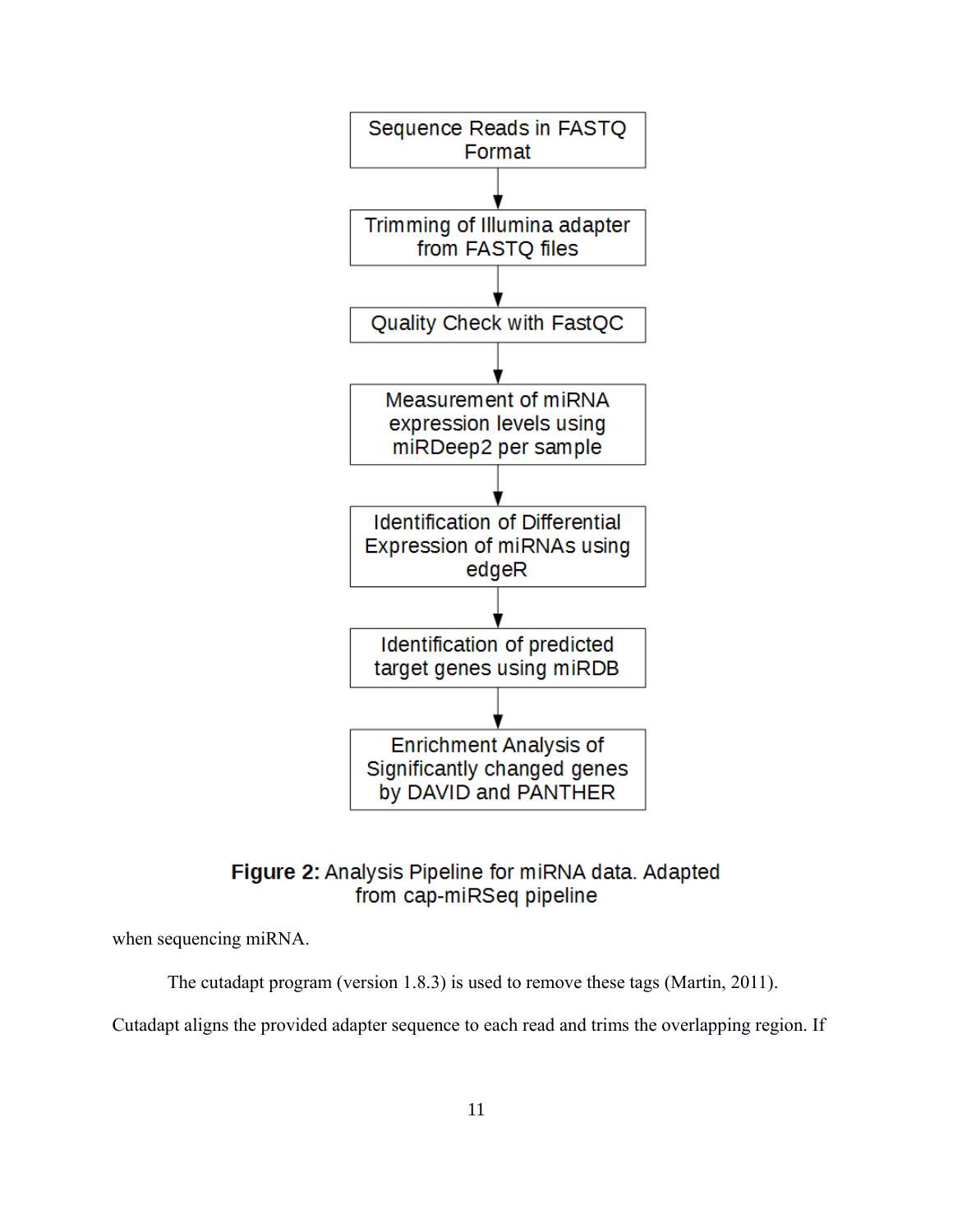this region is in the middle of the read as opposed to either the 5' or 3' end, cutadapt discards the read.

After the reads are trimmed, FastQC is once again run to confirm that the adapter sequence is no longer present and that the reads have an appropriate distribution around 22 base pairs. 22 base pairs is the expected mean of a miRNA library (Sun et al., 2014).

The reads are then input into miRDeep2 (version 2.0.0.5) (Friedlander, Mackowiak, Li, Chen, & Rajewsky, 2012). miRDeep2 is a program used to identify both new and already known miRNAs. miRDeep2 first uses Bowtie (version 1.1.2) to map the reads to the reference genome (Langmead & Salzberg, 2012; Langmead, Trapnell, Pop, & Salzberg, 2009). Bowtie works in a very similar manner to Bowtie2 but is considered better for the short reads of miRNA data ((Sun et al., 2014). Additionally, Bowtie2's 2-step alignment where an initial seed alignment is used before identifying gaps does not make sense when studying miRNAs and their precursors because they do not undergo splicing.

After aligning the reads to the genome, miRDeep2 quantifies the miRNA expression using the locations of known miRNAs*.* In particular, miRDeep2 quantifies the levels of both mature miRNAs and precursor miRNA from miRBase. Once the known reads are quantified, miRDeep2 also predicts novel miRNAs by identifying high coverage regions that match the structure of miRNAs.

The known miRNAs are identified using miRBase version 21 (Griffiths-Jones, 2004; Griffiths-Jones, Grocock, van Dongen, Bateman, & Enright, 2006; Griffiths-Jones, Saini, van Dongen, & Enright, 2008; Kozomara & Griffiths-Jones, 2011, 2014). miRBase is a database that provides annotated information on miRNAs from over 80 species. For *Mus musculus*, miRBase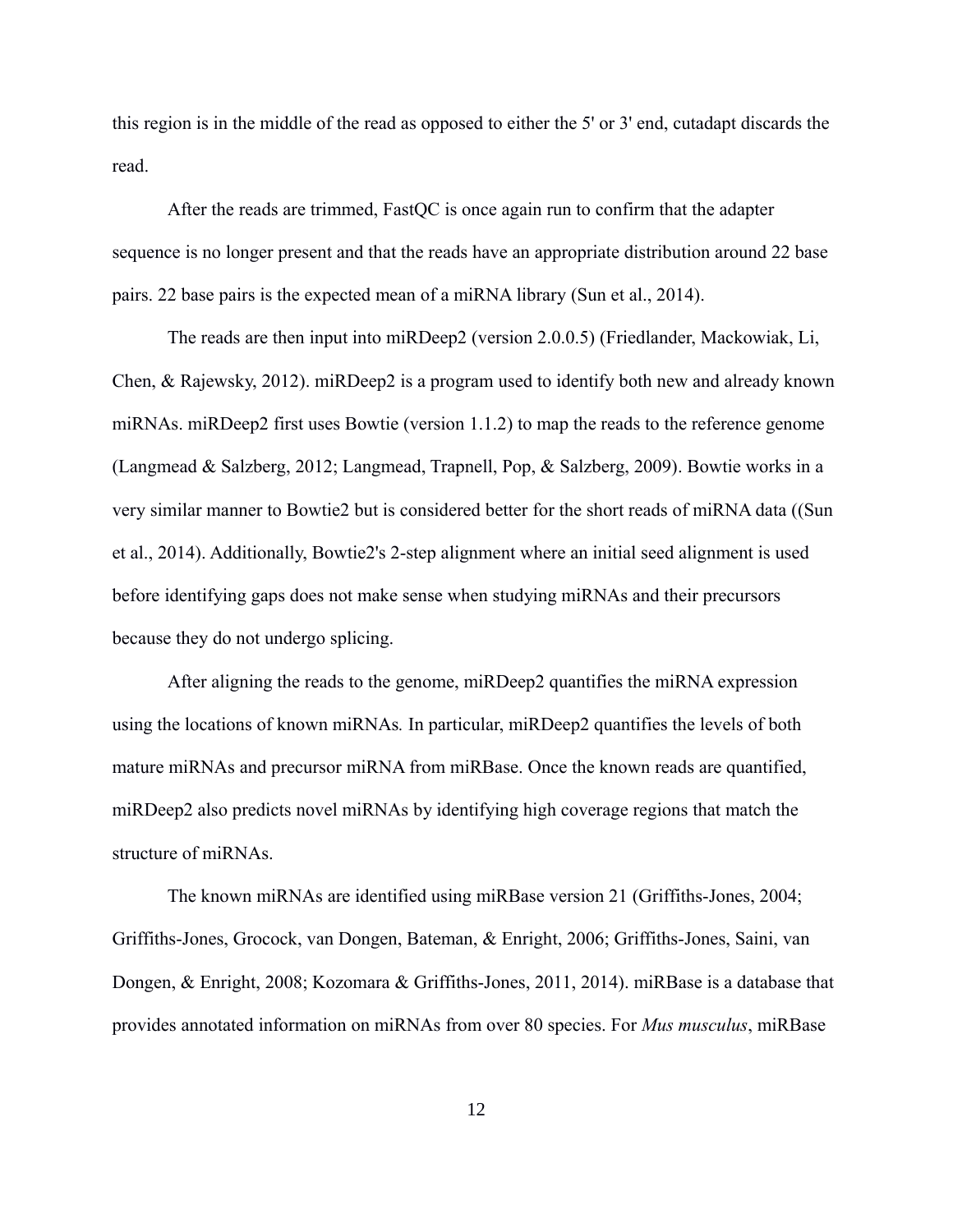v21 has information on 1915 miRNAs.

After expression levels are quantified for each miRNA, EdgeR is used to test for differential expression between the wild-type and mutant mouse miRNAs (Robinson, McCarthy, & Smyth, 2010). EdgeR is an R package that is part of Bioconductor. EdgeR accounts for the variability between samples by using an over-dispersion Poisson model to determine the distribution of counts across the miRNAs. With this over-dispersion modeled, it uses an empirical Bayes procedure to determine a consensus value for each state. Using these consensus values, a modified Fisher's T-test is then used to determine whether there is a statistically significant difference between the two states. Using an FDR cutoff of 0.05, a list of significant differentially expressed miRNAs is determined.

With these miRNAs identified, predicted targets for each miRNA were identified using miRDB (Wong & Wang, 2015). miRDB is an online database that includes predicted gene targets for a large set of miRNAs from five species including mice and humans. The predictions are generated using the mirTarget algorithm which relies on machine learning techniques in order to identify target sequences in the 3' UTRs of genes. Based on the author's recommendation that genes with scores greater than 80 were highly likely to be actual targets, a cutoff of 80 was used in selecting the genes to consider as targets for each miRNA(X. Wang  $& El$  Naqa, 2008).

Once a set of predicted target genes was identified, gene enrichment analysis was performed in a similar manner to that taken for the mRNA. In particular, both DAVID and PANTHER were used to analyze the set of all predicted gene targets of the differentially expressed miRNAs.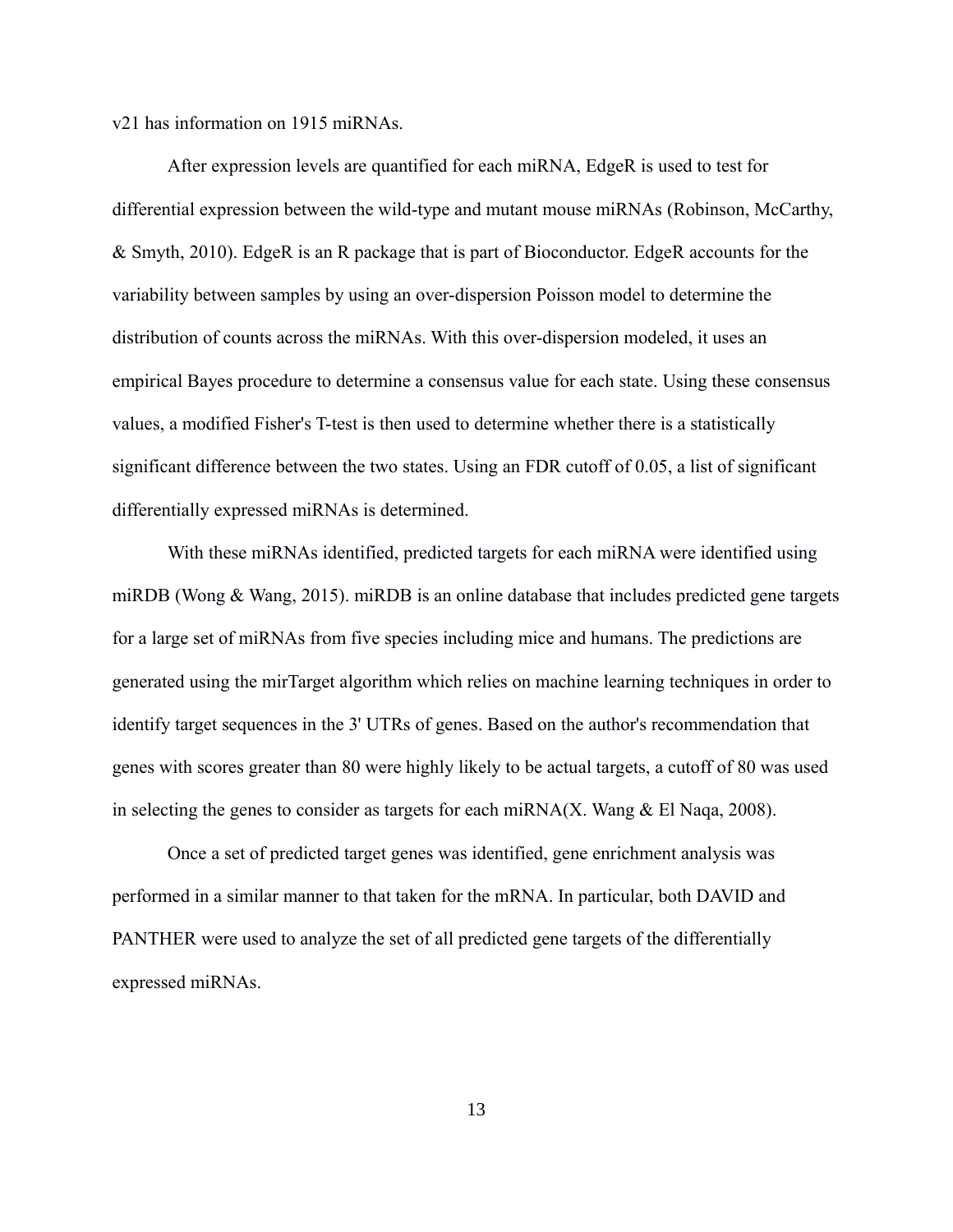**Results** 

## mRNA

The FastQC quality control check did not report any problems for the mRNA data. In particular, no contaminating tags were detected, the distribution of sequence lengths was centered on 75, and the majority of reads had phred scores greater than 30. A representative set of these graphs is included for sample A1 in Figure 3. Because of the high similarity between each of the FastQC results, only the results for A1 are shown.



**Figure 3:** Representative graphs of the results from FastQC for the mRNA fastq file taken from sample A1. Note the high concentration of read lengths centered on 75 bp and the high proportion of reads with Phred scores greater than 30.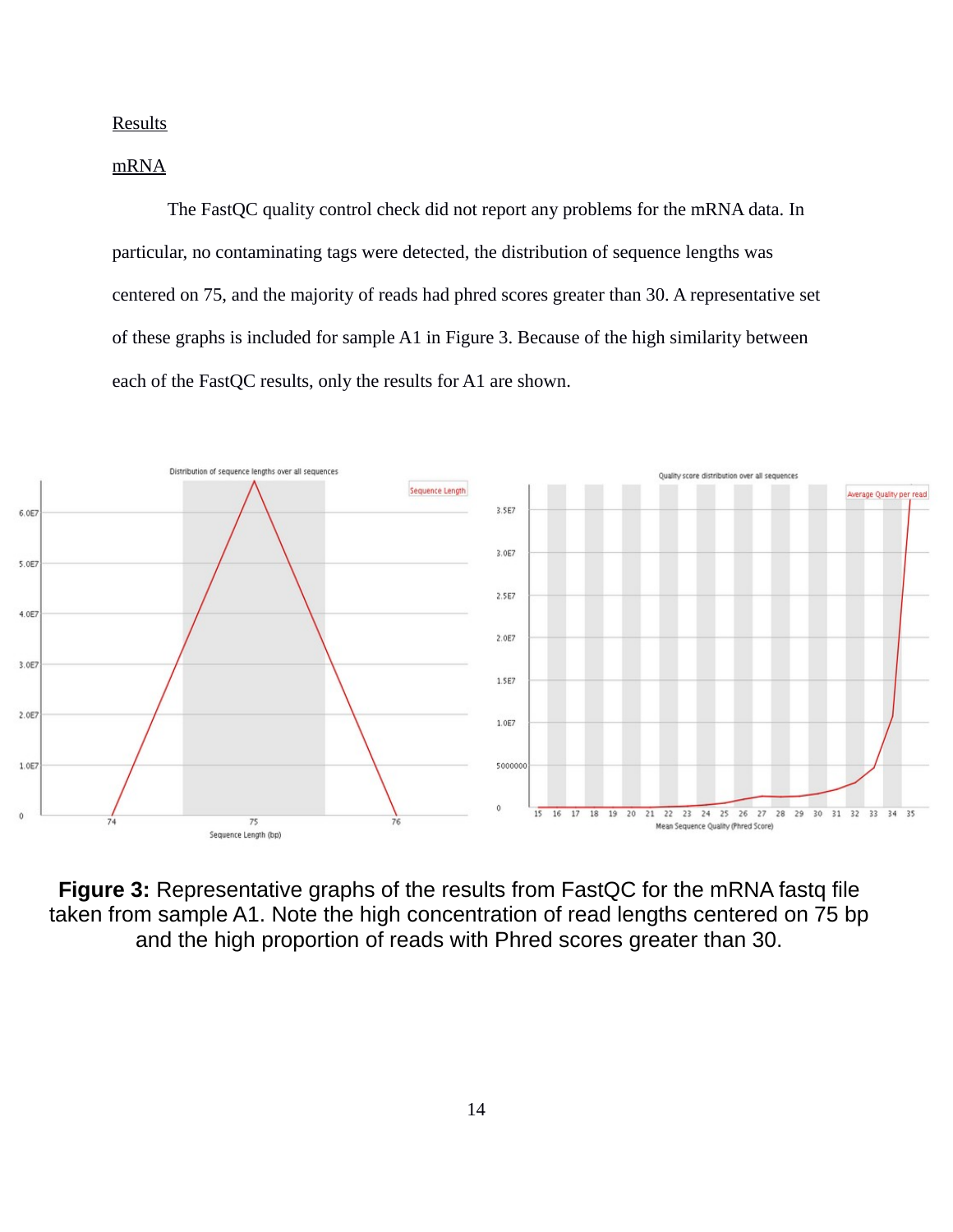The majority of reads mapped to one locus in the genome with a small percentage aligned to multiple loci. The results of the alignment are summarized in Table 1. Table 1: Summary of mRNA Alignment

| Sample         | Total Reads | Reads Aligned | Reads with Multiple Alignments | Percentage aligned |
|----------------|-------------|---------------|--------------------------------|--------------------|
| A <sub>1</sub> | 66184522    | 59147564      | 5994721                        | 0.8936766817       |
| A <sub>2</sub> | 64076289    | 57390011      | 6213762                        | 0.8956512915       |
| <b>B1</b>      | 72003499    | 64129517      | 6053677                        | 0.8906444533       |
| <b>B2</b>      | 68597238    | 61613192      | 4934969                        | 0.8981876501       |
| C1             | 64465291    | 58057448      | 5200777                        | 0.9006001074       |
| C <sub>2</sub> | 65050767    | 58839833      | 6212492                        | 0.9045217407       |
| D <sub>1</sub> | 65868484    | 60361604      | 4725871                        | 0.916395829        |
| D <sub>2</sub> | 70372827    | 64172217      | 5047231                        | 0.9118891444       |
| E1             | 60082666    | 55119257      | 3622524                        | 0.9173903335       |
| E <sub>2</sub> | 66234939    | 60933462      | 4031545                        | 0.9199595096       |

Using these alignments, Cuffdiff reported 107 genes that were differentially expressed at a significant level. Of these genes, 87 of the genes were downregulated and 20 were upregulated. These results are summarized in Tables 2 and 3. In addition to the p-values, the table also includes the fold-change and average FPKM values for the wild-type and mutant. Included in the downregulated genes was Slc9a6. This result further confirms the mutant mouse model.

Cuffdiff also identified 89 total isoforms of genes that were differentially expressed. Of these isoforms, 72 were down regulated and 17 were upregulated. Many of these results were isoforms of genes that were also reported in the 107 significant genes already discussed. Because of this significant overlap, these isoforms are not shown here or further discussed.

After identifying the genes, DAVID and PANTHER were run on the combined set of 107 genes as well as the set of 87 downregulated genes and 20 upregulated genes. For PANTHER's enrichment test, 14 processes were identified for the combined set, 14 processes for the downregulated set, and 2 processes for the upregulated set. For the DAVID results, 25 processes were identified for the combined set, 28 processes for the down-regulated set, and 2 processes for the upregulated set. Selected processes and related information are included in Tables 4, 5, and 6.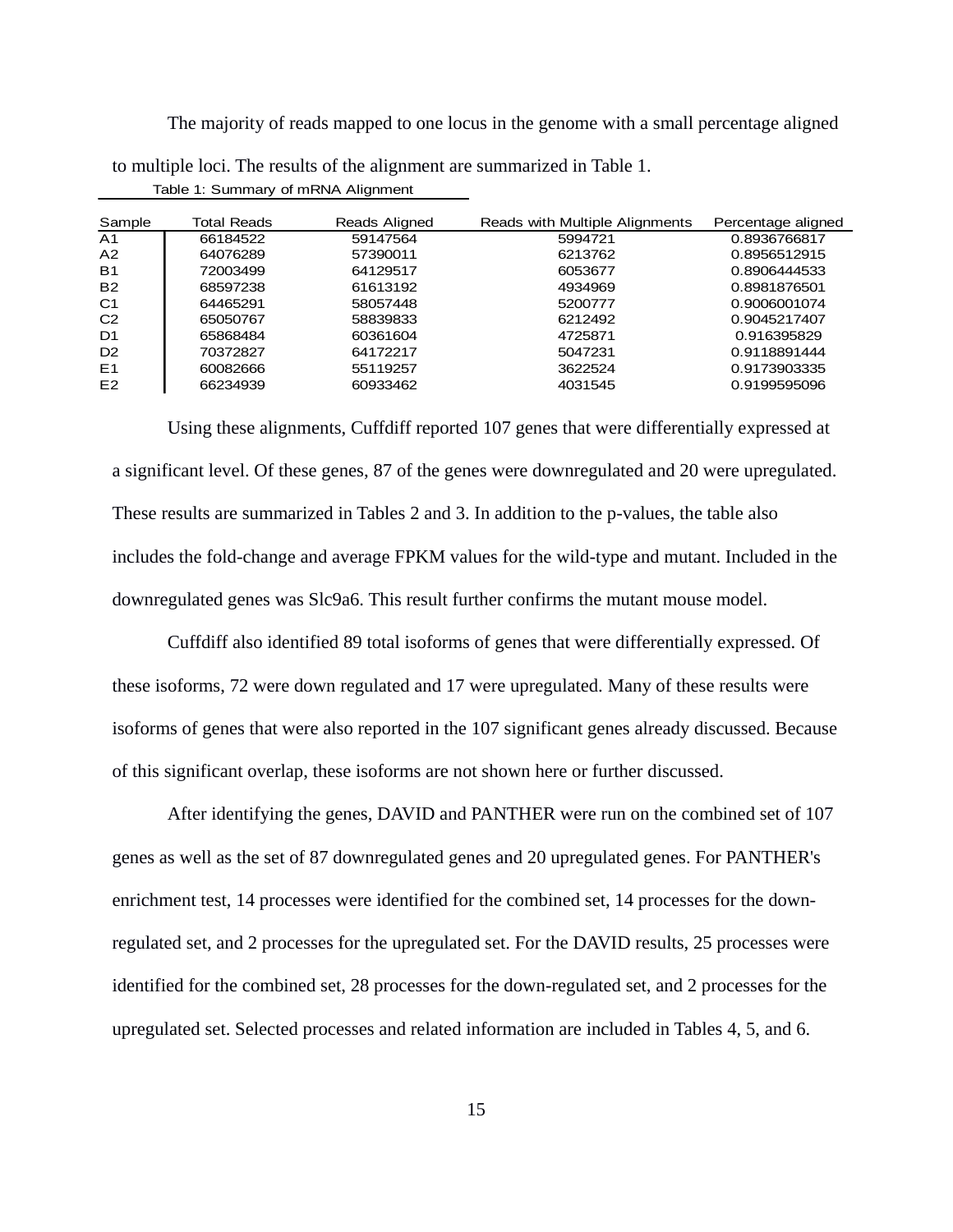| Gene Name          | q-value(FDR corrected p-value) | Wild-type Expression (FPKM) | Knockout Expression (FPKM) | Fold Change  |
|--------------------|--------------------------------|-----------------------------|----------------------------|--------------|
| Defb9              | 0.00873111                     | 1.84416                     | $\Omega$                   | $\Omega$     |
| Olfr570            | 0.00873111                     | 0.571564                    | 0                          | 0            |
| Pon1               | 0.00873111                     | 0.492252                    | 0                          | 0            |
| Ttr                | 0.00873111                     | 2453.17                     | 26.6093                    | 0.0108469042 |
| Prr32              | 0.00873111                     | 7.10328                     | 0.121435                   | 0.0170956234 |
| Slc4a5             | 0.00873111                     | 1.76552                     | 0.0380048                  | 0.0215261226 |
| Kcne2              | 0.00873111                     | 5.12479                     | 0.131308                   | 0.0256221231 |
| Aqp1               | 0.00873111                     | 5.14732                     | 0.207559                   | 0.0403237024 |
| Tmem72             | 0.00873111                     | 1.53978                     | 0.0662104                  | 0.0429999091 |
| Clic <sub>6</sub>  | 0.00873111                     | 6.07037                     | 0.277462                   | 0.0457075928 |
| Mfrp               | 0.00873111                     | 2.43242                     | 0.159272                   | 0.0654788236 |
| Wfdc2              | 0.00873111                     | 3.5252                      | 0.253005                   | 0.071770396  |
| Cdh <sub>3</sub>   | 0.00873111                     | 0.28471                     | 0.0215898                  | 0.0758308454 |
| Col8a1             | 0.00873111                     | 2.47165                     | 0.226053                   | 0.0914583375 |
| SIc9a6             | 0.00873111                     | 24.3532                     | 2.4047                     | 0.0987426704 |
| Cldn <sub>2</sub>  | 0.00873111                     | 2.87168                     | 0.287447                   | 0.1000971557 |
| F5                 | 0.00873111                     | 1.24305                     | 0.125615                   | 0.1010538595 |
| Folr1              | 0.00873111                     | 11.3632                     | 1.1607                     | 0.1021455224 |
| 1500015O10Rik      | 0.00873111                     | 59.147                      | 6.04914                    | 0.1022729809 |
| Otx2               | 0.00873111                     | 1.99245                     | 0.218956                   | 0.1098928455 |
| Steap1             | 0.00873111                     | 3.35355                     | 0.590934                   | 0.1762114774 |
| Abca4              | 0.00873111                     | 0.625264                    | 0.11339                    | 0.1813473989 |
| Wdr86              | 0.00873111                     | 1.6629                      | 0.310004                   | 0.1864237176 |
| Tc2n               | 0.00873111                     | 0.213029                    | 0.0486782                  | 0.2285050392 |
| Trpv4              | 0.00873111                     | 1.4422                      | 0.341759                   | 0.2369706005 |
| Rbm47              | 0.00873111                     | 0.589584                    | 0.147038                   | 0.2493927922 |
| Pla2g5             | 0.00873111                     | 1.53002                     | 0.392534                   | 0.2565548163 |
| Krt18              | 0.00873111                     | 2.15579                     | 0.561016                   | 0.2602368505 |
| Wfikkn2            | 0.00873111                     | 1.68395                     | 0.475023                   | 0.2820885418 |
| Cox8b              | 0.00873111                     | 11.3391                     | 3.22794                    | 0.2846733868 |
| Prlr               | 0.00873111                     | 1.76093                     | 0.528575                   | 0.300168093  |
| Col4a3             | 0.00873111                     | 0.273585                    | 0.0913488                  | 0.3338954987 |
| Krt8               | 0.00873111                     | 1.25459                     | 0.424009                   | 0.3379661882 |
| KI                 | 0.00873111                     | 7.14049                     | 2.49345                    | 0.3491987245 |
| Enpp <sub>2</sub>  | 0.00873111                     | 261.426                     | 91.6439                    | 0.3505538852 |
| Crb <sub>3</sub>   | 0.00873111                     | 1.09097                     | 0.391731                   | 0.3590667021 |
| Sulf1              | 0.00873111                     | 4.28951                     | 1.54786                    | 0.3608477425 |
| Scara <sub>5</sub> | 0.00873111                     | 0.598568                    | 0.221106                   | 0.3693916147 |
| Fap                | 0.00873111                     | 0.59792                     | 0.227249                   | 0.3800658951 |
| S100a9             | 0.00873111                     | 7.84036                     | 3.14622                    | 0.4012851451 |
| Trpm3              | 0.00873111                     | 12.7078                     | 5.45565                    | 0.4293150663 |
| Sostdc1            | 0.00873111                     | 6.3359                      | 2.73133                    | 0.4310879275 |
| Col8a2             | 0.00873111                     | 3.18895                     | 1.39114                    | 0.4362376331 |
| lgfbp2             | 0.00873111                     | 70.6672                     | 30.9927                    | 0.4385726334 |
| Slc16a8            | 0.00873111                     | 1.31587                     | 0.590409                   | 0.4486833806 |
| Oca2               | 0.00873111                     | 0.980529                    | 0.440996                   | 0.4497531435 |
| St6galnac2         | 0.00873111                     | 1.70791                     | 0.790046                   | 0.4625805809 |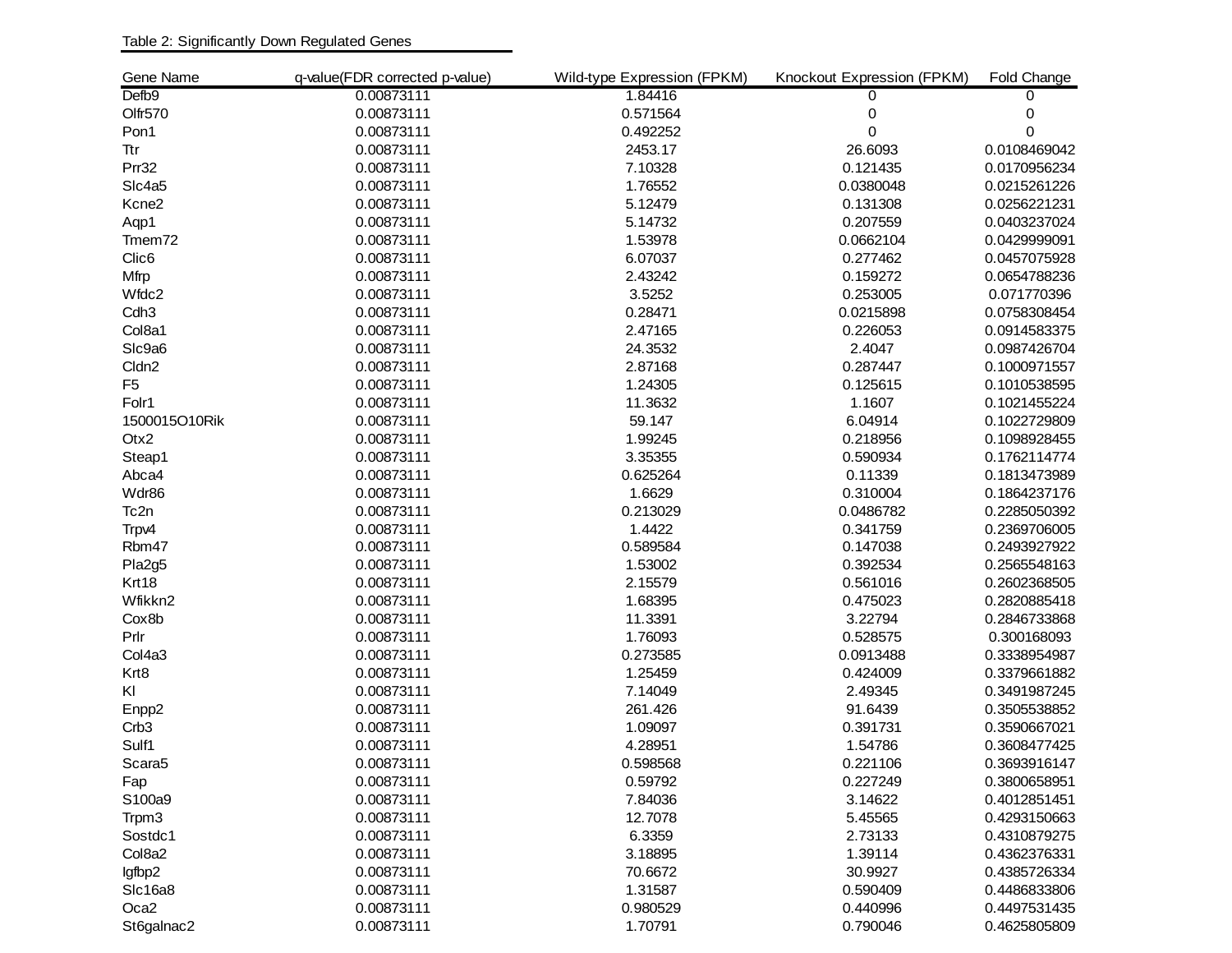Table 2: Continued

| Gene Name        | q-value(FDR corrected p-value) | Wild-type Expression (FPKM) | Knockout Expression (FPKM) | Fold Change  |
|------------------|--------------------------------|-----------------------------|----------------------------|--------------|
| Ppp1r3b          | 0.00873111                     | 0.572651                    | 0.26505                    | 0.4628473538 |
| Serpinb1b        | 0.00873111                     | 1.15336                     | 0.537629                   | 0.4661415343 |
| S100a8           | 0.00873111                     | 8.41305                     | 3.9435                     | 0.4687360707 |
| Sema3b           | 0.00873111                     | 1.5135                      | 0.717894                   | 0.4743270565 |
| Tuba1c           | 0.00873111                     | 1.27791                     | 0.638096                   | 0.4993278087 |
| Mdfic            | 0.00873111                     | 1.47163                     | 0.747738                   | 0.5081019006 |
| Hprt             | 0.00873111                     | 127.137                     | 66.7769                    | 0.5252357693 |
| Ace              | 0.00873111                     | 5.20419                     | 2.74333                    | 0.5271387094 |
| Col4a4           | 0.00873111                     | 0.308909                    | 0.163361                   | 0.5288321156 |
| Epn3             | 0.00873111                     | 0.994995                    | 0.526672                   | 0.5293212529 |
| Frem1            | 0.00873111                     | 0.820474                    | 0.435238                   | 0.5304714104 |
| Rdh <sub>5</sub> | 0.00873111                     | 3.82925                     | 2.03212                    | 0.5306835542 |
| Lbp              | 0.00873111                     | 6.27045                     | 3.36398                    | 0.5364814328 |
| Slc13a4          | 0.00873111                     | 3.65807                     | 1.99318                    | 0.5448720227 |
| Cd59a            | 0.00873111                     | 4.7992                      | 2.69777                    | 0.5621291049 |
| Cgnl1            | 0.00873111                     | 2.06613                     | 1.1774                     | 0.5698576566 |
| Lepr             | 0.00873111                     | 1.21812                     | 0.696717                   | 0.5719608906 |
| Cldn1            | 0.00873111                     | 2.63739                     | 1.52488                    | 0.5781776681 |
| Slc16a4          | 0.00873111                     | 2.47973                     | 1.4609                     | 0.5891367205 |
| Atp11c           | 0.00873111                     | 2.92949                     | 1.74061                    | 0.5941682682 |
| Pcolce2          | 0.00873111                     | 2.97307                     | 1.77096                    | 0.595667105  |
| Pcolce           | 0.00873111                     | 5.44896                     | 3.25164                    | 0.5967450669 |
| Mia              | 0.00873111                     | 21.7837                     | 13.0622                    | 0.5996318348 |
| lgf <sub>2</sub> | 0.00873111                     | 37.4565                     | 22.4894                    | 0.6004138134 |
| Msx1os           | 0.00873111                     | 4.40595                     | 2.65501                    | 0.6025964888 |
| Car12            | 0.00873111                     | 11.5183                     | 6.95366                    | 0.6037054079 |
| Cab39l           | 0.00873111                     | 12.1899                     | 8.11763                    | 0.6659308116 |
| Erdr1            | 0.00873111                     | 124.784                     | 90.1315                    | 0.7223001346 |
| Mir124a-1hg      | 0.00873111                     | 18.0786                     | 13.2699                    | 0.7340114832 |
| Cyp2a5           | 0.0162021                      | 0.509148                    | 0.11575                    | 0.2273405768 |
| Sfrp5            | 0.0162021                      | 0.564017                    | 0.162421                   | 0.2879718165 |
| Eps8l2           | 0.0162021                      | 0.80574                     | 0.346005                   | 0.4294251247 |
| Pon <sub>3</sub> | 0.0162021                      | 2.07807                     | 1.20268                    | 0.5787485503 |
| Drc7             | 0.0162021                      | 2.00461                     | 1.23986                    | 0.6185043475 |
| Vat1             | 0.0162021                      | 13.8293                     | 10.4569                    | 0.7561409471 |
| Slc31a1          | 0.0162021                      | 12.4639                     | 9.46211                    | 0.7591612577 |
| Slco1a5          | 0.0377788                      | 0.283657                    | 0.0987089                  | 0.3479868292 |
| Itpripl1         | 0.0440636                      | 0.906185                    | 0.549616                   | 0.6065163294 |
| Slc37a2          | 0.0440636                      | 1.02852                     | 0.665212                   | 0.6467662272 |
| Spint2           | 0.0440636                      | 11.8404                     | 8.49163                    | 0.7171742509 |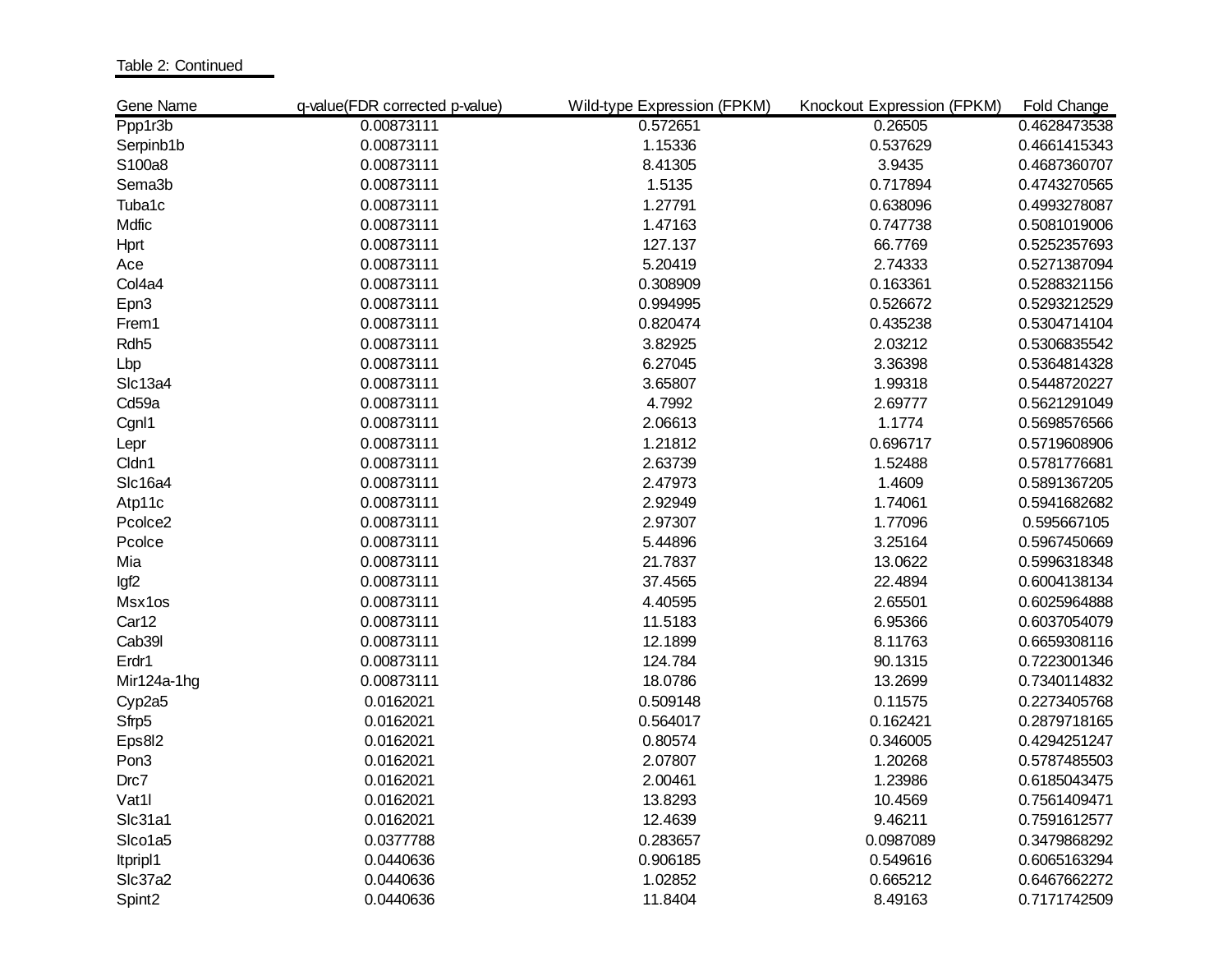| Gene Name          | q-value(FDR corrected p-value) | Wild-type Expression (FPKM) | Knockout Expression (FPKM) | Fold Change  |
|--------------------|--------------------------------|-----------------------------|----------------------------|--------------|
| Oas <sub>12</sub>  | 0.00873111                     | 1.3194                      | 2.57167                    | 1.9491268705 |
| Isg15              | 0.00873111                     | 3.01847                     | 5.72669                    | 1.8972134483 |
| lfit <sub>3</sub>  | 0.00873111                     | 3.02379                     | 5.44665                    | 1.8012694392 |
| Usp18              | 0.00873111                     | 1.21586                     | 2.17731                    | 1.7907575195 |
| Cplx3              | 0.00873111                     | 3.04955                     | 5.25358                    | 1.722737632  |
| Ifit $1$           | 0.00873111                     | 1.54852                     | 2.52123                    | 1.6281583288 |
| Nxph <sub>3</sub>  | 0.00873111                     | 16.9302                     | 24.6002                    | 1.4530395783 |
| $T$ mem $125$      | 0.00873111                     | 11.9661                     | 16.7294                    | 1.3980655453 |
| Ctgf               | 0.00873111                     | 6.07622                     | 8.38505                    | 1.3799777443 |
| Gsn                | 0.00873111                     | 112.269                     | 149.799                    | 1.334288833  |
| Mog                | 0.00873111                     | 120.491                     | 159.292                    | 1.3220291612 |
| Pdlim <sub>2</sub> | 0.00873111                     | 41.4536                     | 54.7064                    | 1.3197036525 |
| Fa2h               | 0.00873111                     | 32.5488                     | 42.9253                    | 1.3187983618 |
| Gjc2               | 0.00873111                     | 18.3144                     | 24.1174                    | 1.3168527199 |
| Adssl1             | 0.023574                       | 9.36838                     | 12.8614                    | 1.3728499974 |
| Gjb1               | 0.023574                       | 8.6858                      | 11.7043                    | 1.3475212276 |
| Sox10              | 0.023574                       | 34.7319                     | 45.0903                    | 1.2982398985 |
| Tmem <sub>52</sub> | 0.0308157                      | 1.82198                     | 3.22739                    | 1.7713655913 |
| Hba-a1             | 0.0308157                      | 63.4219                     | 84.7613                    | 1.3364677272 |
| Mal                | 0.0377788                      | 196.956                     | 261.404                    | 1.327216751  |
|                    |                                |                             |                            |              |

Table 3: Significantly Upregulated Genes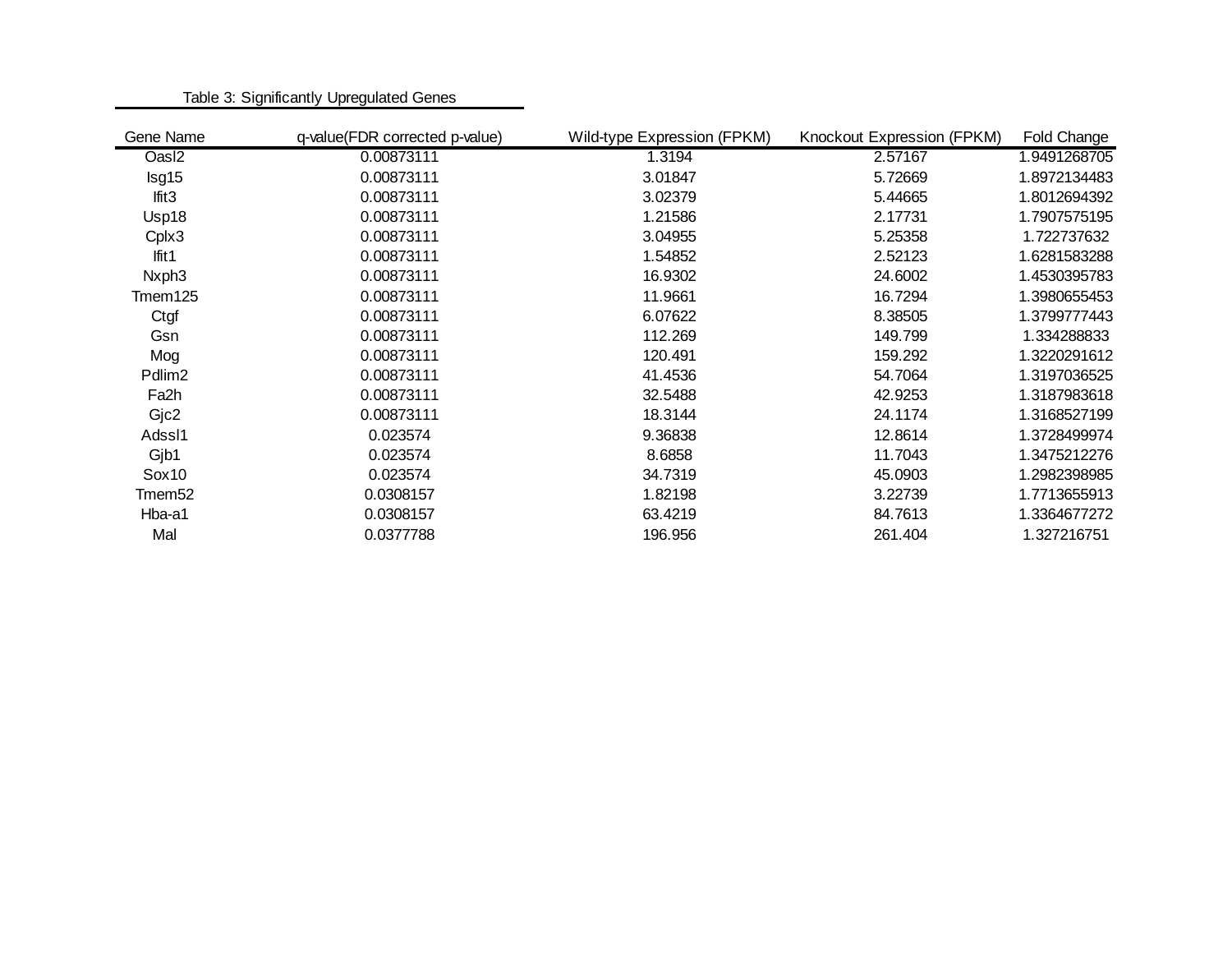|                        | Table 4: Selected Pathway Analysis Results for Downregulated mRNAs                |                      |
|------------------------|-----------------------------------------------------------------------------------|----------------------|
| <b>DAVID Results</b>   |                                                                                   |                      |
|                        | Process                                                                           | <b>FDR</b>           |
|                        | Ion Transport                                                                     | 0.000933             |
|                        | Antimicrobial                                                                     | 0.0365               |
| <b>PANTHER Results</b> |                                                                                   |                      |
|                        | Process                                                                           | FDR adjusted p-value |
|                        | regulation of peptidase activity                                                  | 0.00992              |
|                        | transmembrane transport                                                           | 0.0368               |
|                        | regulation of proteolysis                                                         | 0.0374               |
|                        | Table 5: Selected Pathway Analysis Results for Upregulated mRNAs                  |                      |
| <b>DAVID Results</b>   |                                                                                   |                      |
|                        | Process                                                                           | <b>FDR</b>           |
|                        | Interferon-induced 56k Protein                                                    | 0.0278               |
| <b>PANTHER Results</b> |                                                                                   |                      |
|                        | Process                                                                           | FDR adjusted p-value |
|                        | Defense Response to virus                                                         | 0.0211               |
|                        | Table 6: Selected Pathway Analysis Results for All Differentially Expressed mRNAs |                      |
| <b>DAVID Results</b>   |                                                                                   |                      |
|                        | Process                                                                           | <b>FDR</b>           |
|                        | ion transport                                                                     | 0.0064               |
|                        | Cell attachment site                                                              | 0.0137               |
| <b>PANTHER Results</b> |                                                                                   |                      |
|                        | Process                                                                           | FDR adjusted p-value |
|                        | epithelial cell apoptotic process                                                 | 0.0358               |
|                        | regulation of peptidase activity                                                  | 0.00122              |
|                        | regulation of cellular protein metabolic process                                  | 0.0456               |
|                        |                                                                                   |                      |

## miRNA

In the intial run of FastQC, the Illumina Universal adapter tag was detected as expected.

After running cutadapt, FastQC no longer detected the adapter and the reads passed the quality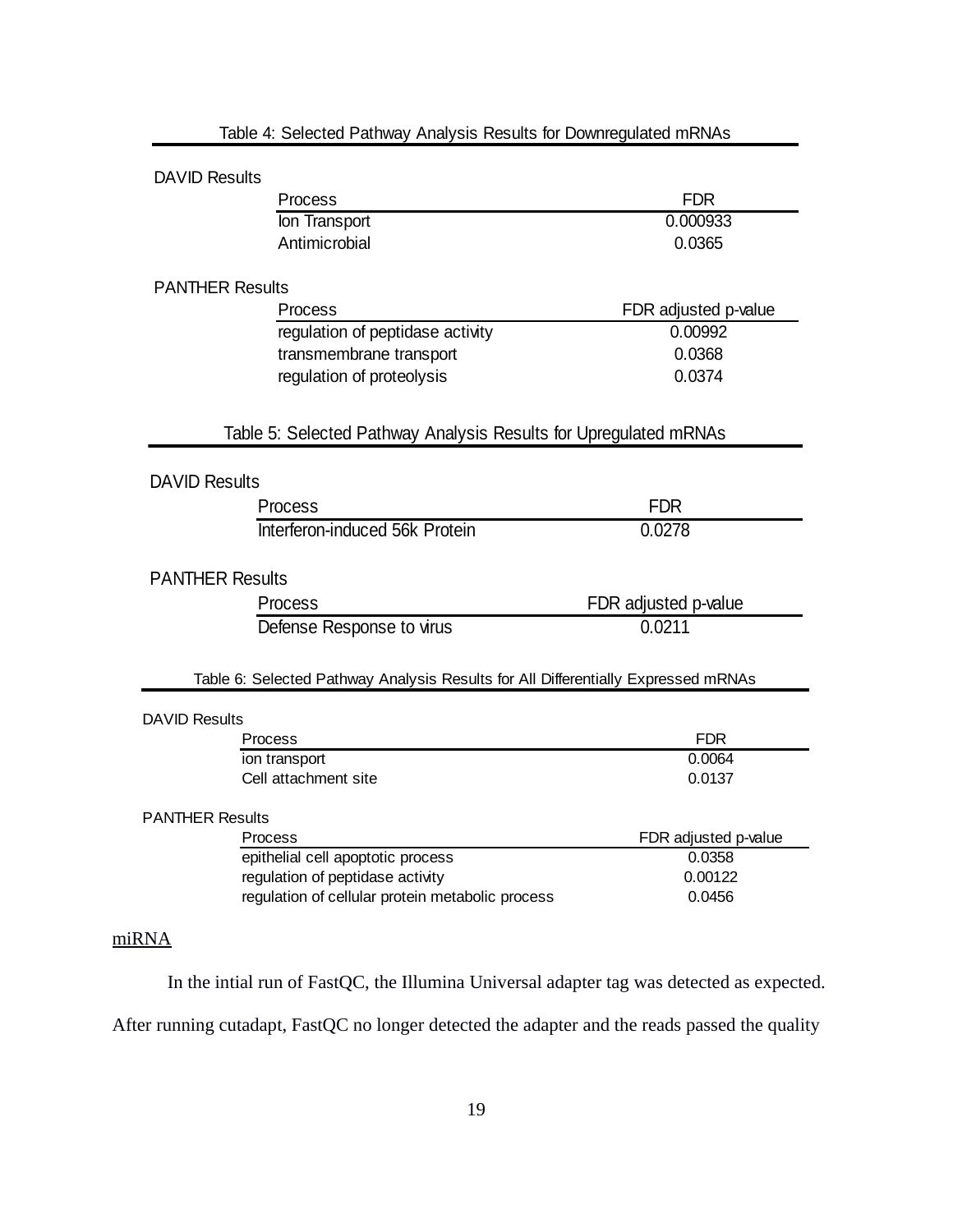check with majority of reads having phred scores greater than 30. The number of trimmed reads per sample are reported in Table 7. Additionally, Figure 4, includes the graphs from FastQC for sample A1. This figure includes the graphs from before and after the trimming. In particular, it demonstrates the loss of the adapter sequence and the shift in the length of reads to be center on the expected 22 base pairs. Despite these changes, the high quality of the reads is maintained. Due to the similarity in results, only those for A1 are shown.

Having trimmed the reads, miRDeep2 was run. Within miRDeep2, the majority of reads successfully aligned. For each sample, a large number of miRNAs were detected with greater than 5x coverage. The precise statistics for each sample are provided in Table 7.

| Table 7: Summary of Sample Trimming and Alignment |  |  |
|---------------------------------------------------|--|--|
|                                                   |  |  |

| Sample         | Total Reads | Reads After Trim | Reads Aligned | Percentage aligned | miRNAs detected |
|----------------|-------------|------------------|---------------|--------------------|-----------------|
| A1             | 10207523    | 9478408          | 7296168       | 0.7697672436       | 765             |
| A <sub>2</sub> | 7926152     | 7669221          | 5967508       | 0.7781113623       | 709             |
| <b>B1</b>      | 10541152    | 9030058          | 6508754       | 0.7207876184       | 744             |
| <b>B2</b>      | 10144530    | 9835439          | 7538065       | 0.7664187638       | 742             |
| C1             | 10533373    | 9932475          | 7292271       | 0.7341846821       | 771             |
| C <sub>2</sub> | 10063024    | 9477082          | 5541726       | 0.5847502427       | 646             |
| D1             | 10969697    | 10559078         | 7985380       | 0.7562573172       | 785             |
| D <sub>2</sub> | 10471115    | 9941941          | 8295560       | 0.8344004455       | 785             |
| E1             | 9486295     | 9007172          | 6711919       | 0.7451749561       | 741             |
| E2             | 10205785    | 9684134          | 6781778       | 0.7002978274       | 751             |

Using miRDeep2's data on expression levels, edgeR detected 9 differentially expressed miRNAs with an FDR of 0.05 or less. Of these miRNA, 8 were expressed at lower levels in the mutant and 1 was expressed at higher levels. Using miRDB, predicted targets for the 9 miRNAs were identified. Between all of the miRNAs, a total of 940 genes were identified. These miRNAs and their fold-changes are shown in Table 8. A complete list of the predicted target genes for each miRNA is included in the excel spreadsheet supplementary Table S1.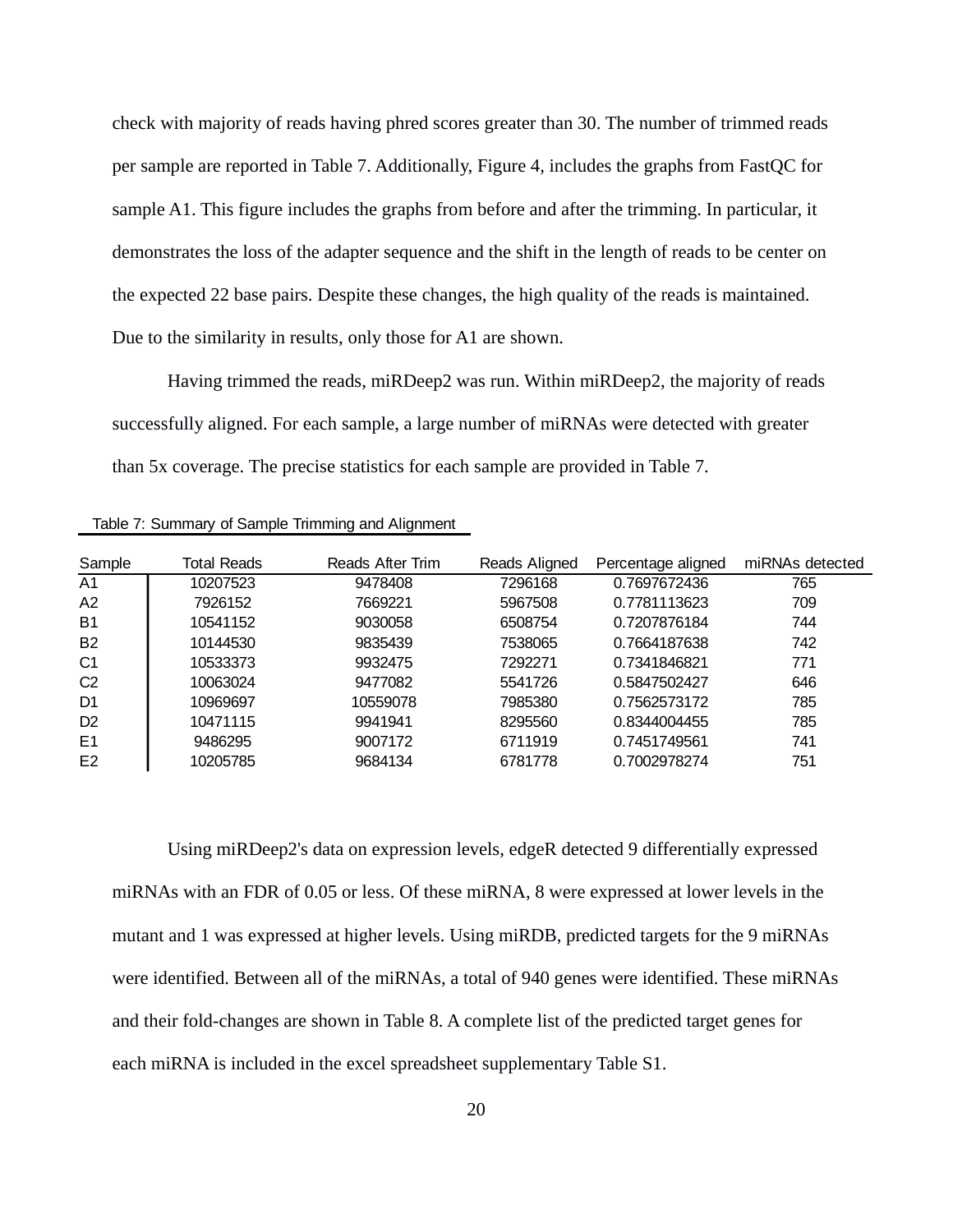## **Before Trimming Construction After Trimming**



**Figure 4**: A representative comparison of the FastQC results for the miRNA data before and after the trimming of the adapter sequence for sample A1. The top graph shows the Phred Quality Scores which does not significantly change as expected. The middle graphs show the sequence length distribution which shifts from almost exclusively 75 to centered on 22, the expected mean of a miRNA library. The bottom graphs show the percentage of adapter sequence which in the before is highly contaminated with the Illumina Adapter sequence but shifts to no presence after trimming.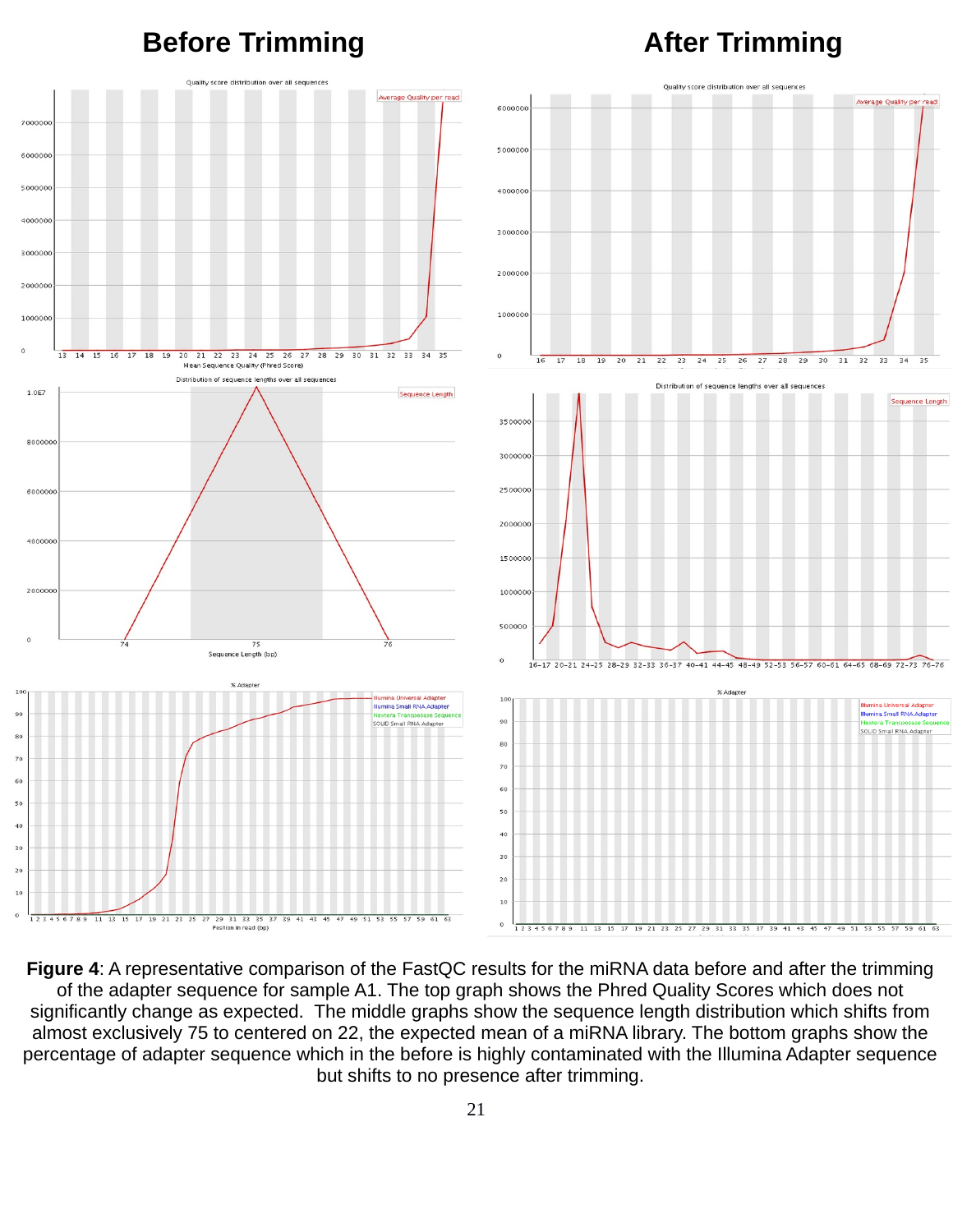|  | Table 8: Differentially Expressed miRNAs |  |  |
|--|------------------------------------------|--|--|
|--|------------------------------------------|--|--|

| Gene Name       | FDR.                       |                          | Fold Change Predicted Target Genes |
|-----------------|----------------------------|--------------------------|------------------------------------|
| mmu-miR-1298-5p | 1.08679E-010 0.059719738   |                          | 4                                  |
| mmu-miR-448-3p  | 1.95083E-008 0.1226571787  |                          | 159                                |
| mmu-miR-204-3p  | 0.0001663138  0.3144024127 |                          | 156                                |
| mmu-miR-335-3p  |                            | 0.000915842 2.3046457786 | 299                                |
| mmu-miR-211-5p  | 0.0078502323 0.4142191885  |                          | 204                                |
| mmu-miR-204-5p  | 0.0078502323 0.432691189   |                          | 204                                |
| mmu-miR-1264-5p | 0.0195547763 0.4657391832  |                          | 41                                 |
| mmu-miR-34c-3p  | 0.0263124376 0.5245821254  |                          | 41                                 |
| mmu-miR-1264-3p | 0.0430982929 0.4547691266  |                          | 197                                |

It should be noted that two pairs of the predicted mature miRNAs have the same number of target genes. For mmu-miR-1264-5p and mmu-miR-34c-3p, this match is simply by chance. Their target gene lists are different. For mmu-miR-211-5p and mmu-miR-204-5p, however, the predicted lists are the same. The sequences for the two mature miRNAs only differ by one base. As a result, when predicting miRNAs, the possibility for imperfect binding leads to the same predicted targets (X. Wang & El Naqa, 2008). Despite the similarities in the mature miRNAs, their precursor miRNAs are significantly different. This precursor difference explains the difference in fold change. The reads that align will not always be the same due to reads which overlap the differing precursor sections. These differences are highlighted in Figure 5.

DAVID and PANTHER were run on the set of 940 genes that resulted from combining the lists of predicted genes for each of the differentially expressed miRNAs. DAVID indentified 24 enriched terms with an FDR of 0.05. PANTHER detected 278 enriched terms with an FDR. This large difference can be explained by PANTHER's larger database of terms to search for. Selected enriched pathways are reported in Table 9.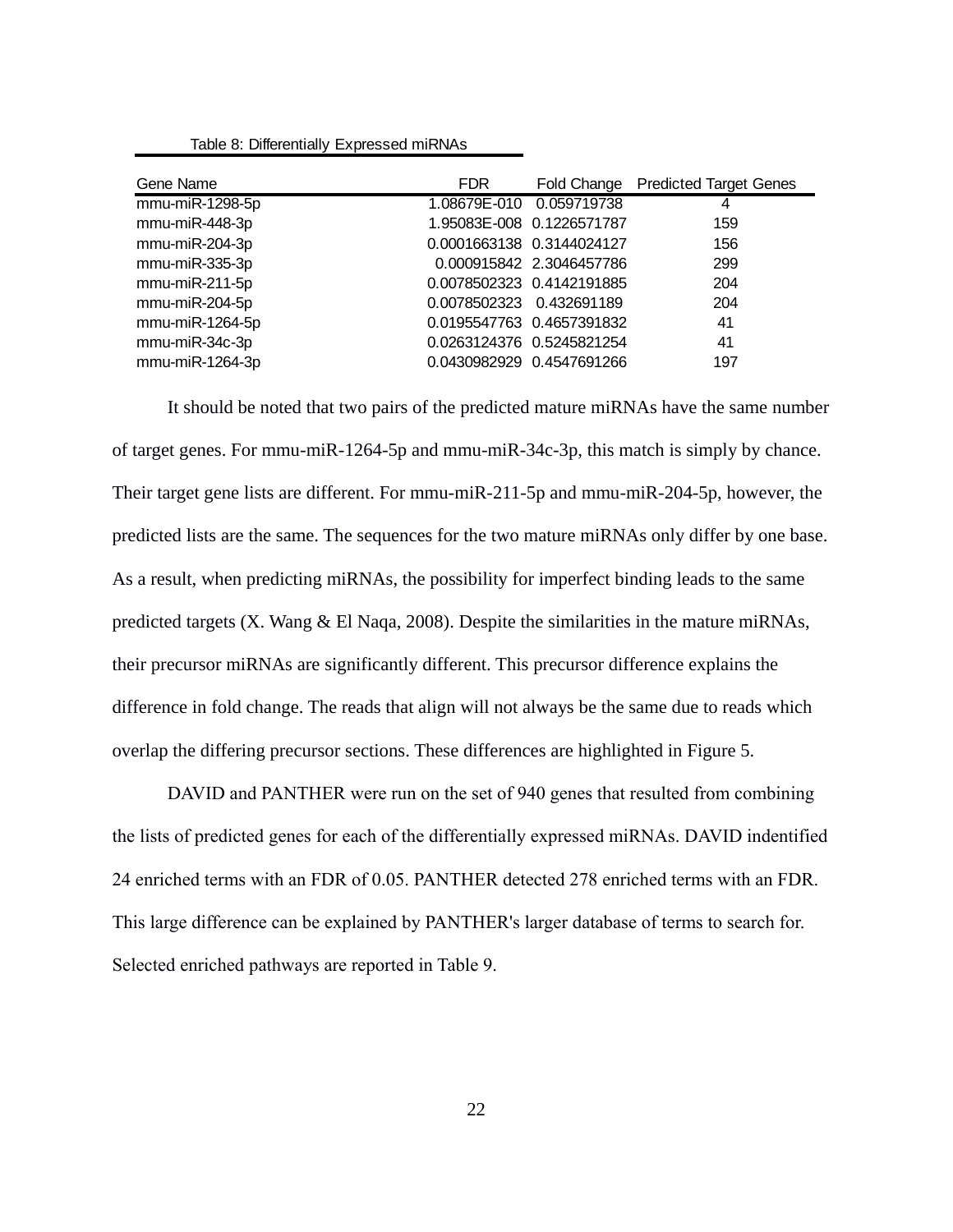

|                       | Mature sequence        |
|-----------------------|------------------------|
| $mmu$ -mi $R$ -204-5p | uucccuuugucauccuauqccu |
| $mmu$ -mi $R-211-5p$  | uucccuuugucauccuuuqccu |

Figure 5: A summary of the similarity between the mature sequences but the differences between the precursor sequences. The base that differs in the mature sequences is highlighted in red in the table.

| <b>DAVID Results</b>                    |                       |              |
|-----------------------------------------|-----------------------|--------------|
| Process                                 | <b>FDR</b>            | Genes in Set |
| transcription regulation                | 9.03724761691649E-010 | 133          |
| neurogenesis                            | 0.00002375            | 23           |
| synapse                                 | 0.0039439159          | 24           |
| <b>PANTHER Results</b>                  |                       |              |
| <b>Process</b>                          | FDR adjusted p-value  | Genes in Set |
| regulation of primary metabolic process | 1.31E-020             | 401          |
| regulation of gene expression           | 6.08E-020             | 269          |
| nervous system development              | 1.71E-018             | 169          |
| neuron projection development           | 7.64E-010             | 63           |
| neuron differentiation                  | 8.51E-010             | 85           |
| neuron development                      | 1.57E-009             | 73           |
| regulation of neurogenesis              | 0.000048              | 64           |
| axon development                        | 0.000128              | 36           |

Table 9: Selected Pathway Analysis Results for miRNA Target Genes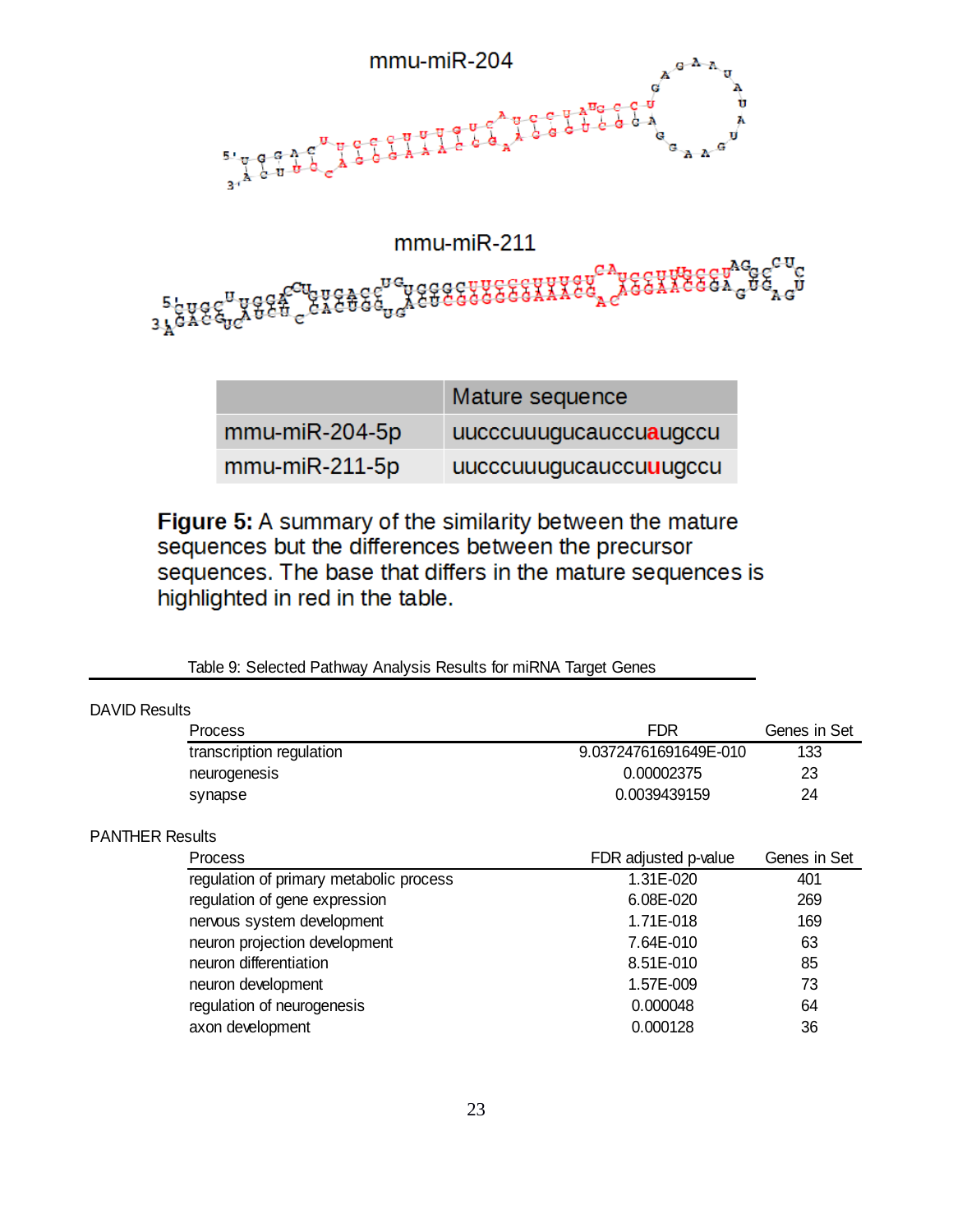## **Discussion**

Our transcriptome based approach to studying CS has resulted in many potentially interesting results that could be used to direct future research into CS. However, understanding the limitations of this kind of study is important when interpreting these results. First, the RNA used for both the mRNA and miRNA were extracted from the hippocampus of the mice. This region is an appropriate choice as NHE6 has been shown to be expressed in this brain region starting on post-natal day 0 (Ouyang et al., 2013). However, using a hippocampal extract for the sequencing means that the RNA comes from a mixture of all the cell types present in this brain region. This mixture includes both neurons and glia. These cell types have both been shown to express NHE6 but given their different functions, mixing their RNAs may weaken signals unique to a single cell type and hide potentially valuable insights (Ouyang et al., 2013). Studies have increasingly suggested a role for glia in many neurodegenerative diseases including ALS and certain tauopathies, so by including this mixture of cell types, understanding the cell types' unique roles is not possible(Re et al., 2014; Yoshiyama et al., 2007). Beyond the brain region and cell types, the experimental design does provide an advantage in that both the mRNA and miRNA data comes from the same samples.

Another potential confound comes from the use of a mouse model. This model system is particularly noteworthy when considering the role of miRNAs. While miRNAs are often conserved between species, the genes they target may show distinct patterns that differ between species although they are usually similar (Roux, Gonzalez-Porta, & Robinson-Rechavi, 2012; X. Wang & El Naqa, 2008). This means that while the miRNA results presented here may provide potentially valuable insight into CS, they should also be further studied in better model systems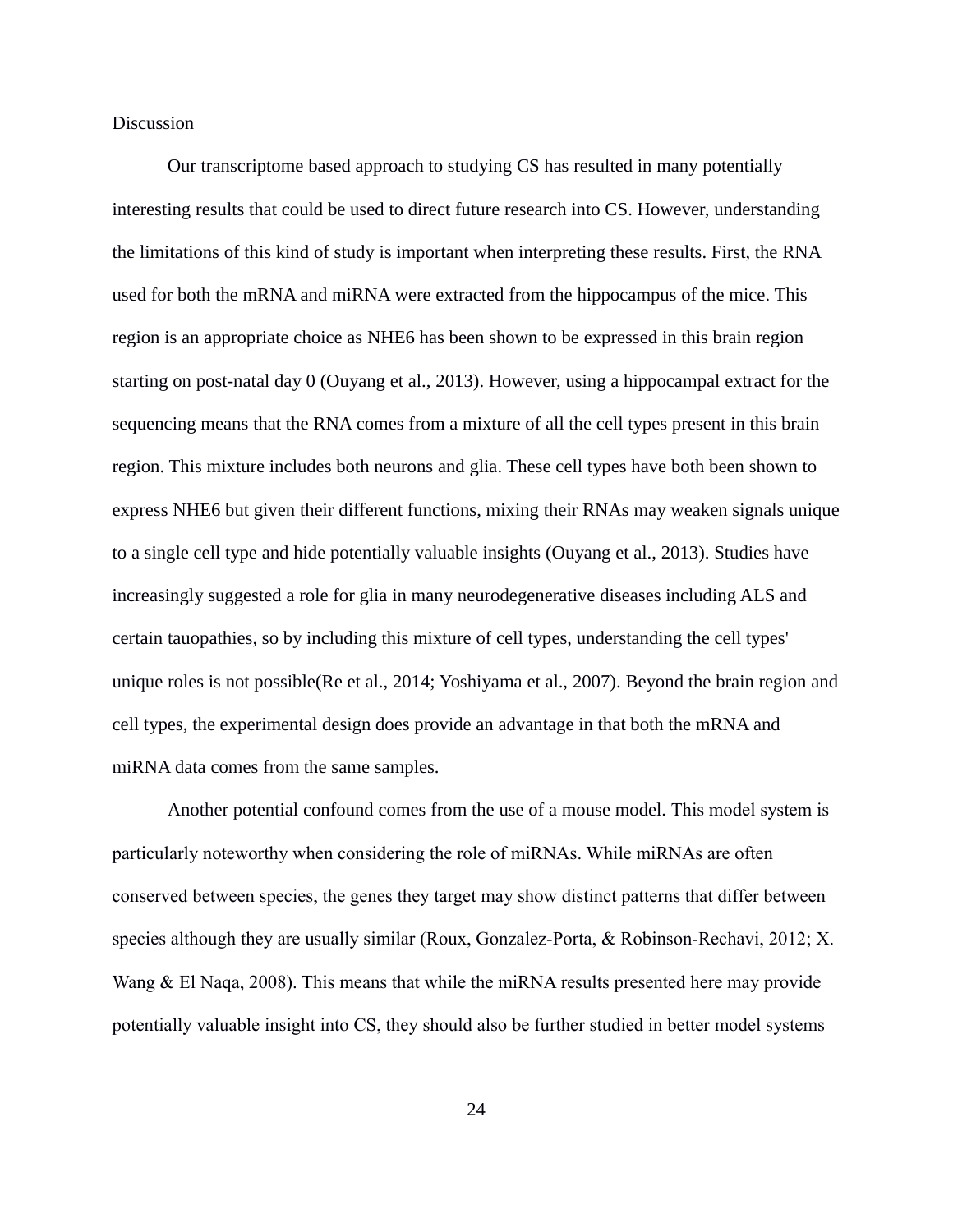such as patient derived induced pluripotent stem cells.

Despite these limitations, our results still provide some potentially valuable insight in CS. Starting with the mRNA results, some of the gene set enrichment results provide interesting pathways to further investigate. In particular, the two pathways, regulation of peptidase activity and regulation of proteolysis, both appear linked to CS because of Slc9a6's role in the endosomal/lysosomal degradative pathway. It has been shown that Slc9a6 leads to the overacidification of the endosomes (Ouyang et al., 2013). This change in pH's effect is not fully understood, but in non-neuronal cells, pH has been shown to be distinct in different parts of the endosomal/lysosomal system (Prasad & Rao, 2015; Yap & Winckler, 2012). Genes that were reported in these pathways include Ctgf, Aqp1, Pcolce2, Gsn, Serpinb1b, Kcne2, Cd59a, and Col4a3. Ctgf has been reported as a down-stream target of mTor which is upregulated in autophagy (Bernard et al., 2014). Aqp1 is a water channel, Serpinb1b is a serine peptidase inhibitor, and Kcne2 is a potassium gated voltage channel (Pruitt et al., 2014).

Beyond the pathway analysis for the mRNA, a few other genes stand out. Both Igf2 and Igfbp2 are down-regulated. These genes are part of the insulin growth factor signaling process (Brouwer-Visser & Huang, 2015). Igf2 is a peptide that is secreted by most tissues and is known to increase cell growth (Livingstone, 2013). Igfbp2 encodes insulin-like growth fact binding partner 2 which when phosphorylated binds Igf2 and increases its translation (Brouwer-Visser & Huang, 2015). This process has been implicated in regulating cell survival, growth, and metabolism. In particular, it has been shown to be upregulated in cancers (Brouwer-Visser & Huang, 2015). This pathway has also been shown to interact with mTOR and is a compenent in the mTOR signaling pathway (Dai et al., 2011). In particular, mTOR phosphorylates Igfbp2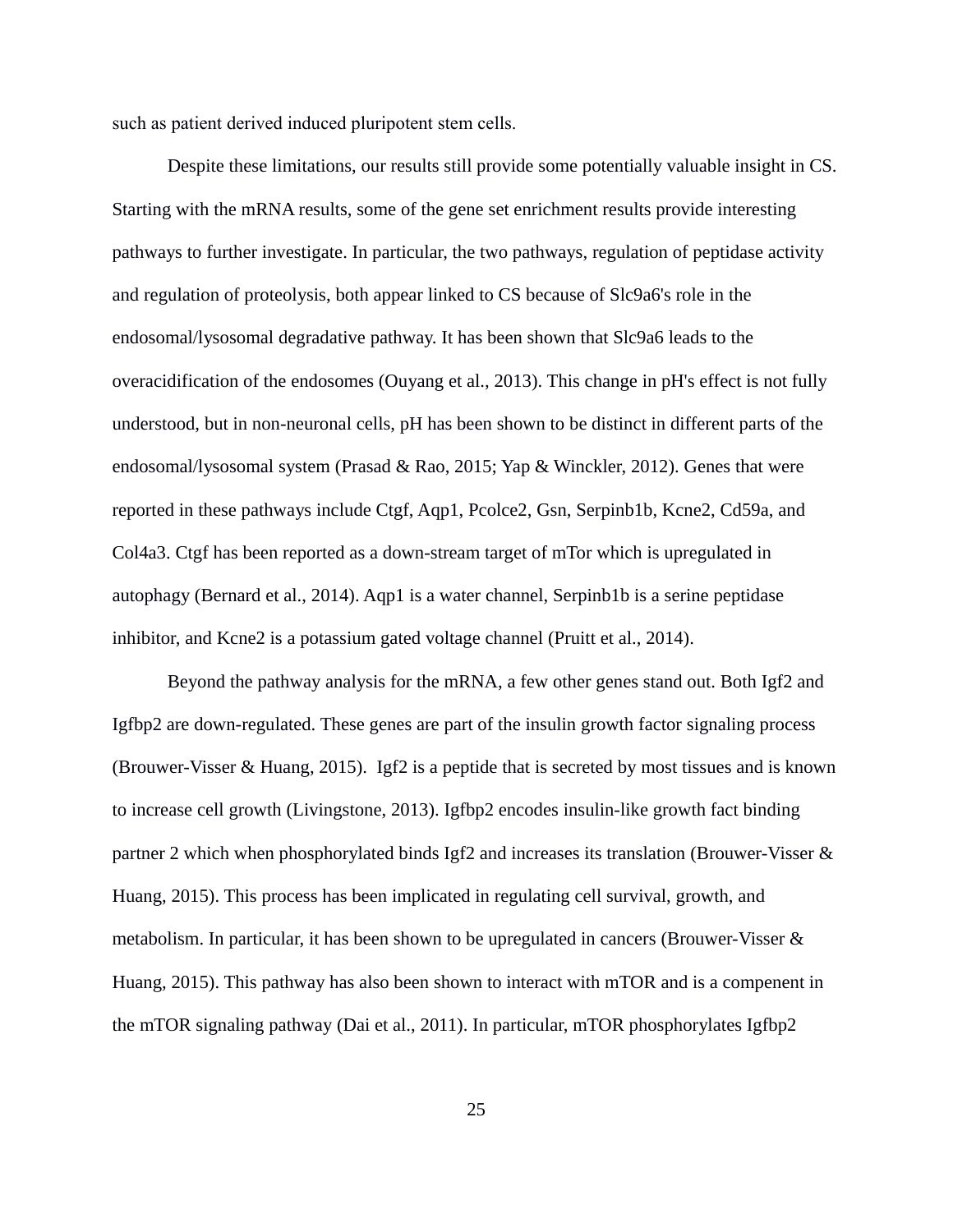(Brouwer-Visser & Huang, 2015). mTOR has been demonstrated to be a key regulator of autophagy. mTOR inhibition leads to increased autophagy (Rubinsztein, Codogno, & Levine, 2012). As members of this signaling pathway, the misregulation of Igf2 and Igfbp2 could have significant impacts on the development of the cells and could potentially be involved in cell death. Both Igf2 and Igfbp2 are significantly down-regulated in the observed data. This may suggest a potential decrease in phosphorylation of Igfbp2 by mTOR as phosphorylation increases the levels of Igf2. However, this would need to be studied through more direct biological experiments. Understanding how CS leads to changes in their mRNA levels may provide greater insight into the disease.

The miRNA results also include some interesting results. In particular, miR-35c-3p has been studied as a tumor suppressor that can induce apoptosis (Lopez & Alvarez-Salas, 2011). miR-204-5p has also been shown to be a tumor suppressor that induces apoptosis in human gastric cancers (Sacconi et al., 2012). It also promoted apoptosis in rat Schwann cells (Gao et al., 2014). In addition to apoptosis, miR-204-5p has also been shown to cause autophagy in human renal cancer cells (Hall et al., 2014). Finally, miR-211-5p has also been implicated in apoptosis (Chitnis et al., 2012). Unlike the other two miRNAs discussed above, miR-211-5p actually inhibits apoptosis.

By studying the results from both the miRNA and mRNA data, the loss of Slc9a6 seems to have a significant effect on cell's degradative pathways and potentially on larger cell death processes. These pathways are particularly implicated by the number of differentially expressed miRNAs that have been demonstrated to affect apoptosis and autophagy. Additionally, the mRNA pathway analysis further supports the link to degradative processes with the enrichment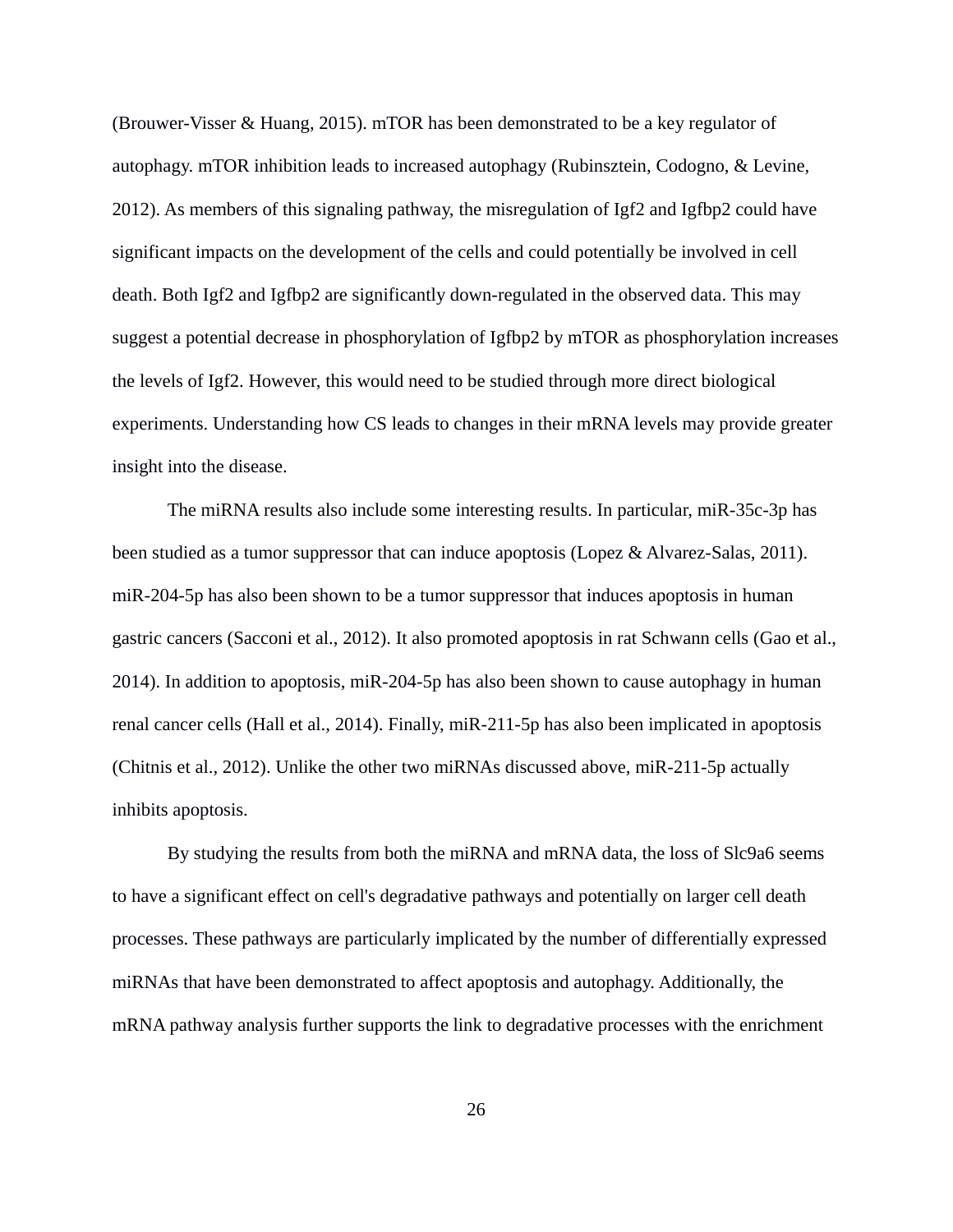proteins related to proteolysis and peptidase activity, both necessary processes for protein degradation. While this enrichment may be expected to some degree because Slc9a6 is an endosomal protein, the loss of this specific protein may cause broader changes to the degradative system.

The pathway analysis of the predicted target genes for all of the miRNAs also suggests a potentially interesting role for miRNAs in CS. In particular, there is a significant enrichment for genes related to different aspects of neuronal development including axon development, neuron projection development and neurogenesis. Decreased neuronal arborization has been seen in Slc9a6 null cultured mouse neurons (Ouyang et al., 2013). While this paper suggests a mechanism for the decreased arborization as a result of changes to BDNF/TrkB signalling, miRNAs may also play a role in either a compensatory manner or a pathogenic manner. Understanding what role miRNAs play in the neuronal problems related to CS may help provide insight into the disease's pathogenesis. The large number of predicted target genes may also help provide connections to other related diseases and potential shared mechanisms.

In order to improve these results and remove possible uncertainty, this experiment could potentially be reproduced using RNA from patient derived induced pluripotent stem cells (iPSCs). Even if these results were confirmed in iPSCs, it would still be important to conduct further biological experiments to understand what role these miRNAs are playing. Are they pathogenic or are they the cell attempting to respond to the problems caused by the Slc9a6 mutation?

Another future direction that is currently being pursued is looking for potential overlap between this transcriptome data and proteomics data generated from high-throughput mass-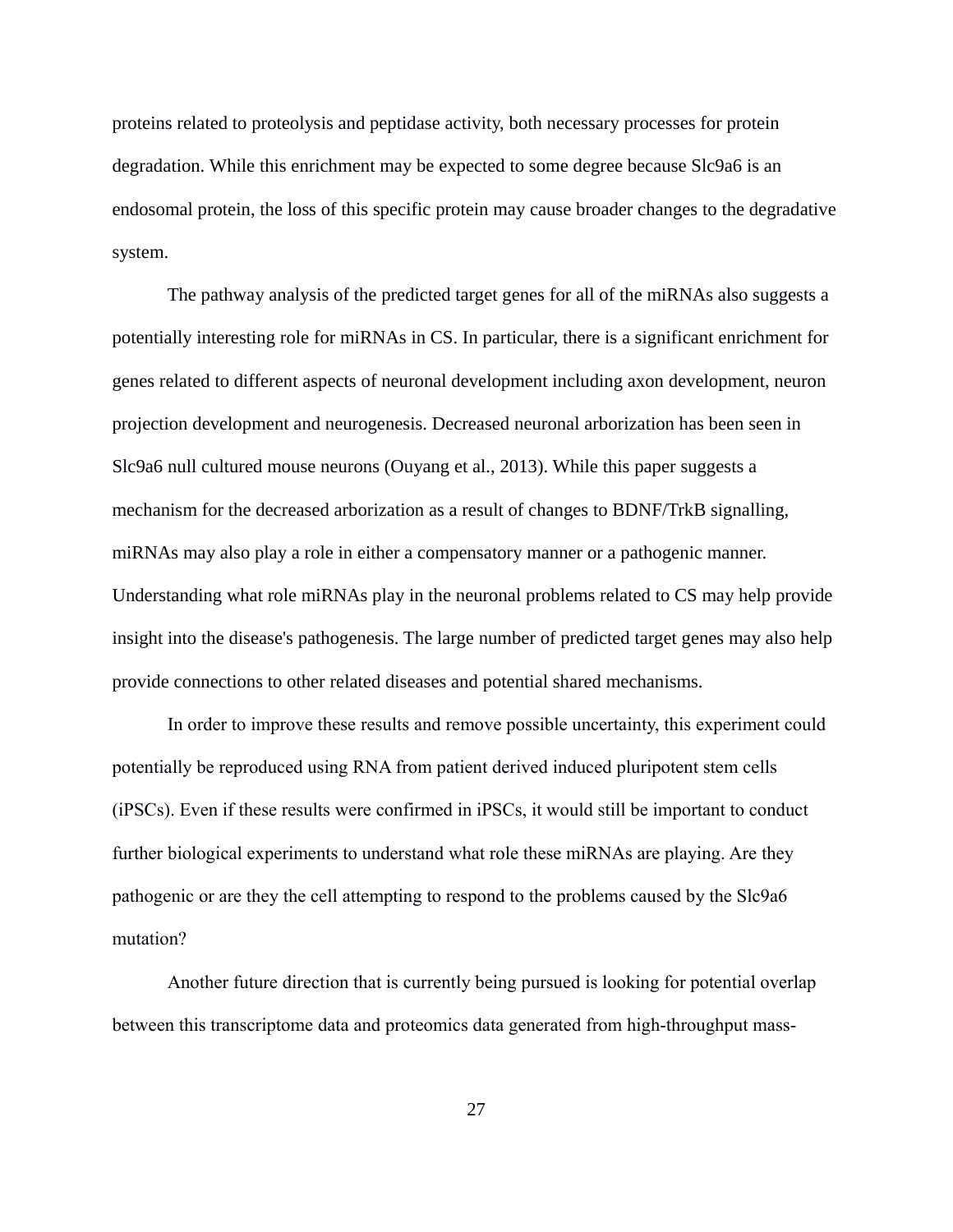spectrometry. This work could also be potentially expanded to include metabolomics data as well.

## **Conclusion**

Overall, both the mRNA and miRNA data provide potentially valuable starting points for further research into understanding CS. In particular, they serve to highlight the potential importance of understanding what role miRNA regulation plays in CS and the potential role of cell death in the disease. Both data-sets showed differentially expressed genes or miRNAs that were enriched for degradative processes including proteolysis and primary metabolic process. Additionally, genes were identified from the RNA data that are part of the insulin-like growth factor signaling pathway which is directly tied to mTOR and autophagy. A number of the miRNAs have also been demonstrated to regulate autophagy and apoptosis. These results may help guide further study of CS.

## **Acknowledgments**

I would like to thank my advisor Eric Morrow for all of his help, support, and guidance throughout this project, Ece Gasmiz for working closely with me and providing constant support and guidance, Qing Ouyang for her work and data that were crucial to this project, the rest of the Morrow lab for all the support over the last year, Brown's Center for Computation and Visualization, and my second reader Louis Lapierre.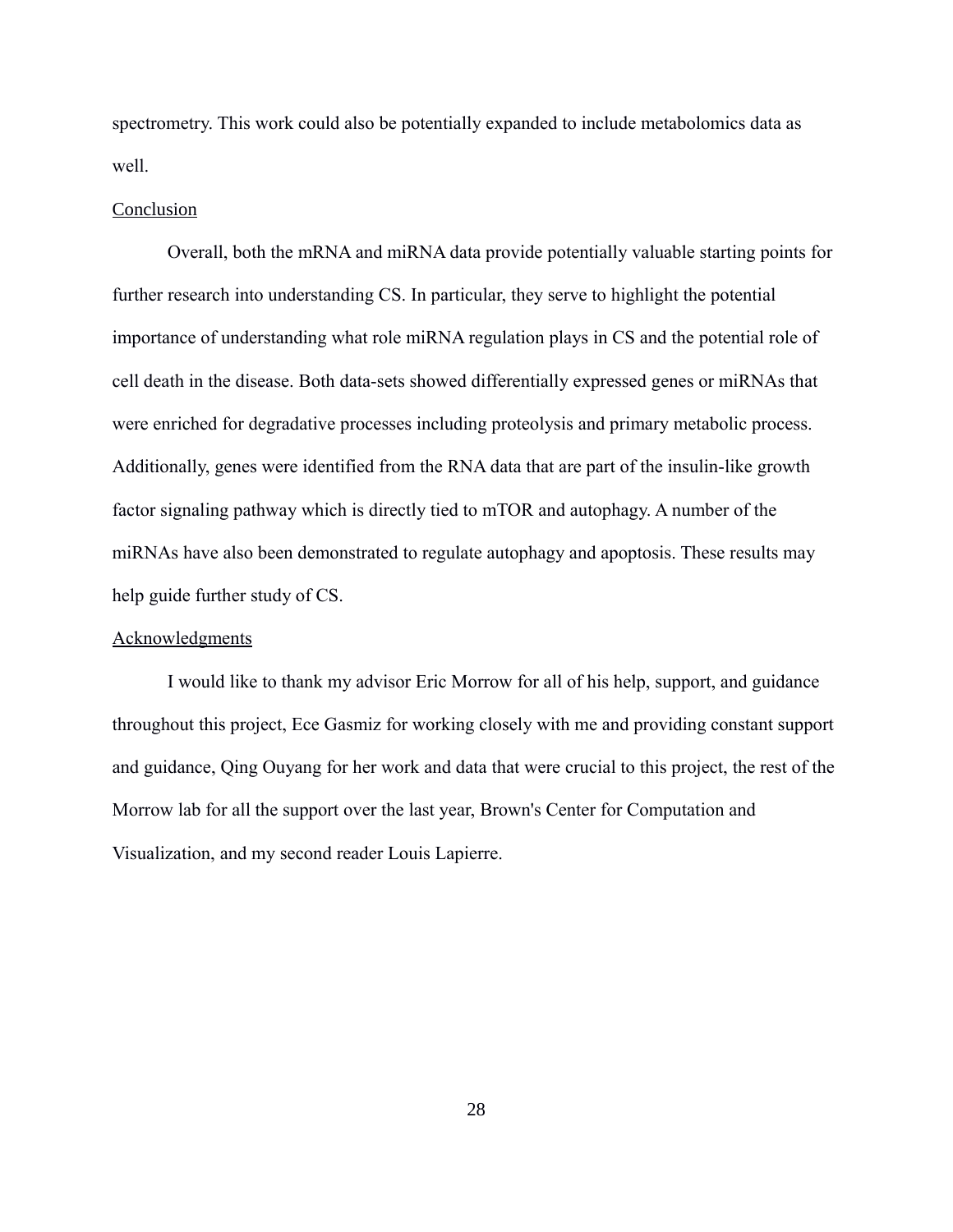## References

- Ambros, V., Bartel, B., Bartel, D. P., Burge, C. B., Carrington, J. C., Chen, X., . . . Tuschl, T. (2003). A uniform system for microRNA annotation. *Rna, 9*(3), 277-279.
- Andrews, S. (2010). FastQC: a quality control tool for high throughput sequence data. <http://www.bioinformatics.babraham.ac.uk/projects/fastqc:>Babraham's Bioinformatics.
- Bernard, M., Dieude, M., Yang, B., Hamelin, K., Underwood, K., & Hebert, M. J. (2014). Autophagy fosters myofibroblast differentiation through MTORC2 activation and downstream upregulation of CTGF. *Autophagy, 10*(12), 2193-2207. doi:10.4161/15548627.2014.981786
- Brouwer-Visser, J., & Huang, G. S. (2015). IGF2 signaling and regulation in cancer. *Cytokine Growth Factor Rev, 26*(3), 371-377. doi:10.1016/j.cytogfr.2015.01.002
- Chalfie, M., Horvitz, H. R., & Sulston, J. E. (1981). Mutations that lead to reiterations in the cell lineages of C. elegans. *Cell, 24*(1), 59-69.
- Chao, M. V., & Lee, F. S. (2004). Neurotrophin survival signaling mechanisms. *J Alzheimers Dis, 6*(6 Suppl), S7-11.
- Chen, K., & Rajewsky, N. (2007). The evolution of gene regulation by transcription factors and microRNAs. *Nat Rev Genet, 8*(2), 93-103. doi:10.1038/nrg1990
- Chitnis, N. S., Pytel, D., Bobrovnikova-Marjon, E., Pant, D., Zheng, H., Maas, N. L., . . . Diehl, J. A. (2012). miR-211 is a prosurvival microRNA that regulates chop expression in a PERK-dependent manner. *Mol Cell, 48*(3), 353-364. doi:10.1016/j.molcel.2012.08.025
- Christianson, A. L., Stevenson, R. E., van der Meyden, C. H., Pelser, J., Theron, F. W., van Rensburg, P. L., . . . Schwartz, C. E. (1999). X linked severe mental retardation, craniofacial dysmorphology, epilepsy, ophthalmoplegia, and cerebellar atrophy in a large South African kindred is localised to Xq24-q27. *J Med Genet, 36*(10), 759-766.
- Dai, N., Rapley, J., Angel, M., Yanik, M. F., Blower, M. D., & Avruch, J. (2011). mTOR phosphorylates IMP2 to promote IGF2 mRNA translation by internal ribosomal entry. *Genes Dev, 25*(11), 1159-1172. doi:10.1101/gad.2042311
- Danzer, S. C., Crooks, K. R., Lo, D. C., & McNamara, J. O. (2002). Increased expression of brain-derived neurotrophic factor induces formation of basal dendrites and axonal branching in dentate granule cells in hippocampal explant cultures. *J Neurosci, 22*(22), 9754-9763.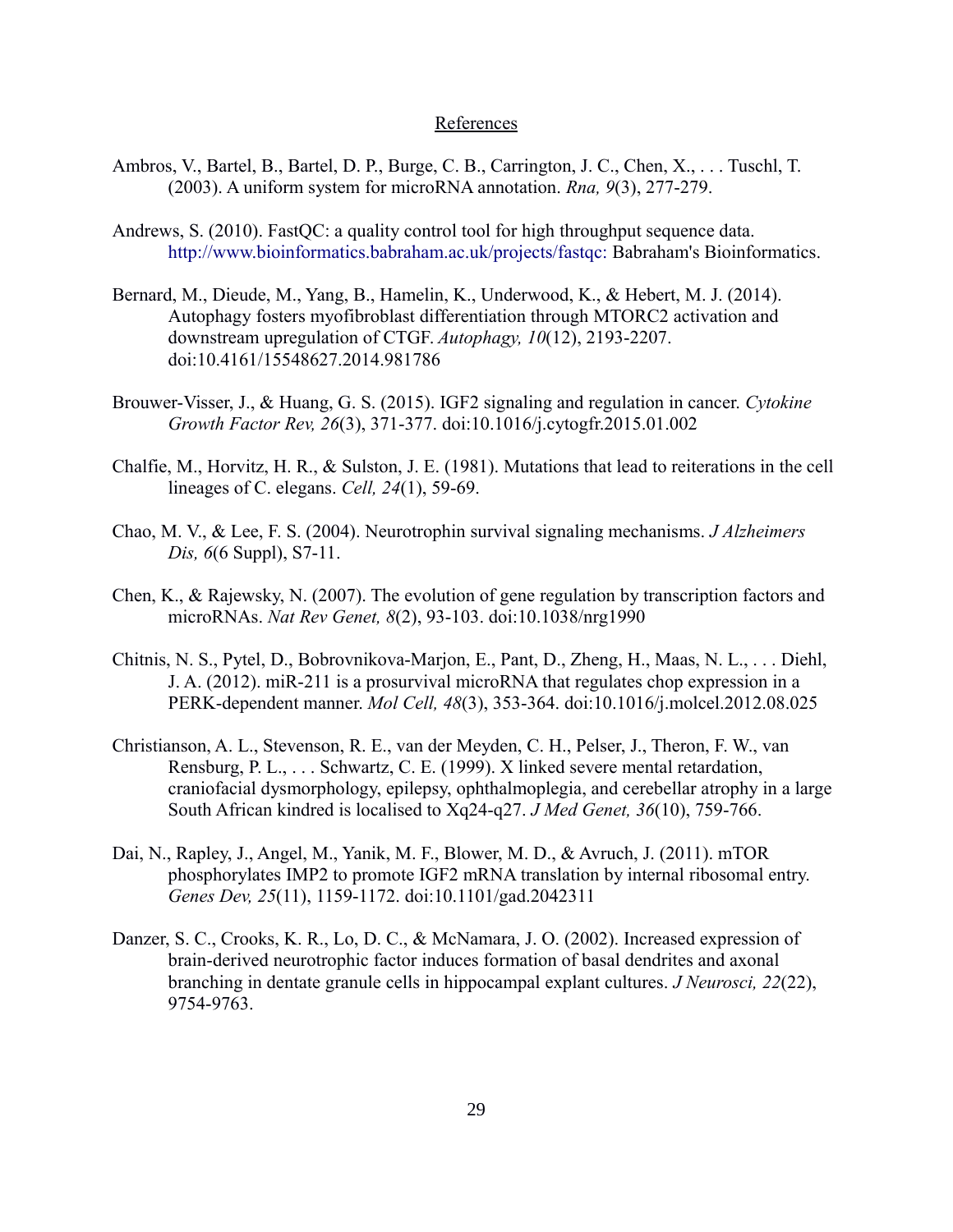- Eminaga, S., Christodoulou, D. C., Vigneault, F., Church, G. M., & Seidman, J. G. (2013). Quantification of microRNA expression with next-generation sequencing. *Curr Protoc Mol Biol, Chapter 4*, Unit 4.17. doi:10.1002/0471142727.mb0417s103
- Fafournoux, P., Noel, J., & Pouyssegur, J. (1994). Evidence that Na+/H+ exchanger isoforms NHE1 and NHE3 exist as stable dimers in membranes with a high degree of specificity for homodimers. *J Biol Chem, 269*(4), 2589-2596.
- Friedlander, M. R., Mackowiak, S. D., Li, N., Chen, W., & Rajewsky, N. (2012). miRDeep2 accurately identifies known and hundreds of novel microRNA genes in seven animal clades. *Nucleic Acids Res, 40*(1), 37-52. doi:10.1093/nar/gkr688
- Gamsiz, E. D., Ouyang, Q., Schmidt, M., Nagpal, S., & Morrow, E. M. (2012). Genome-wide transcriptome analysis in murine neural retina using high-throughput RNA sequencing. *Genomics, 99*(1), 44-51. doi:10.1016/j.ygeno.2011.09.003
- Gao, R., Wang, L., Sun, J., Nie, K., Jian, H., Gao, L., . . . Gan, S. (2014). MiR-204 promotes apoptosis in oxidative stress-induced rat Schwann cells by suppressing neuritin expression. *FEBS Lett, 588*(17), 3225-3232. doi:10.1016/j.febslet.2014.07.004
- Gilfillan, G. D., Selmer, K. K., Roxrud, I., Smith, R., Kyllerman, M., Eiklid, K., . . . Stromme, P. (2008). SLC9A6 mutations cause X-linked mental retardation, microcephaly, epilepsy, and ataxia, a phenotype mimicking Angelman syndrome. *Am J Hum Genet, 82*(4), 1003- 1010. doi:10.1016/j.ajhg.2008.01.013
- Griffiths-Jones, S. (2004). The microRNA Registry. *Nucleic Acids Res, 32*(Database issue), D109-111. doi:10.1093/nar/gkh023
- Griffiths-Jones, S., Grocock, R. J., van Dongen, S., Bateman, A., & Enright, A. J. (2006). miRBase: microRNA sequences, targets and gene nomenclature. *Nucleic Acids Res, 34*(Database issue), D140-144. doi:10.1093/nar/gkj112
- Griffiths-Jones, S., Saini, H. K., van Dongen, S., & Enright, A. J. (2008). miRBase: tools for microRNA genomics. *Nucleic Acids Res, 36*(Database issue), D154-158. doi:10.1093/nar/gkm952
- Hall, D. P., Cost, N. G., Hegde, S., Kellner, E., Mikhaylova, O., Stratton, Y., . . . Czyzyk-Krzeska, M. F. (2014). TRPM3 and miR-204 establish a regulatory circuit that controls oncogenic autophagy in clear cell renal cell carcinoma. *Cancer Cell, 26*(5), 738-753. doi:10.1016/j.ccell.2014.09.015
- He, L., & Hannon, G. J. (2004). MicroRNAs: small RNAs with a big role in gene regulation. *Nat Rev Genet, 5*(7), 522-531. doi:10.1038/nrg1379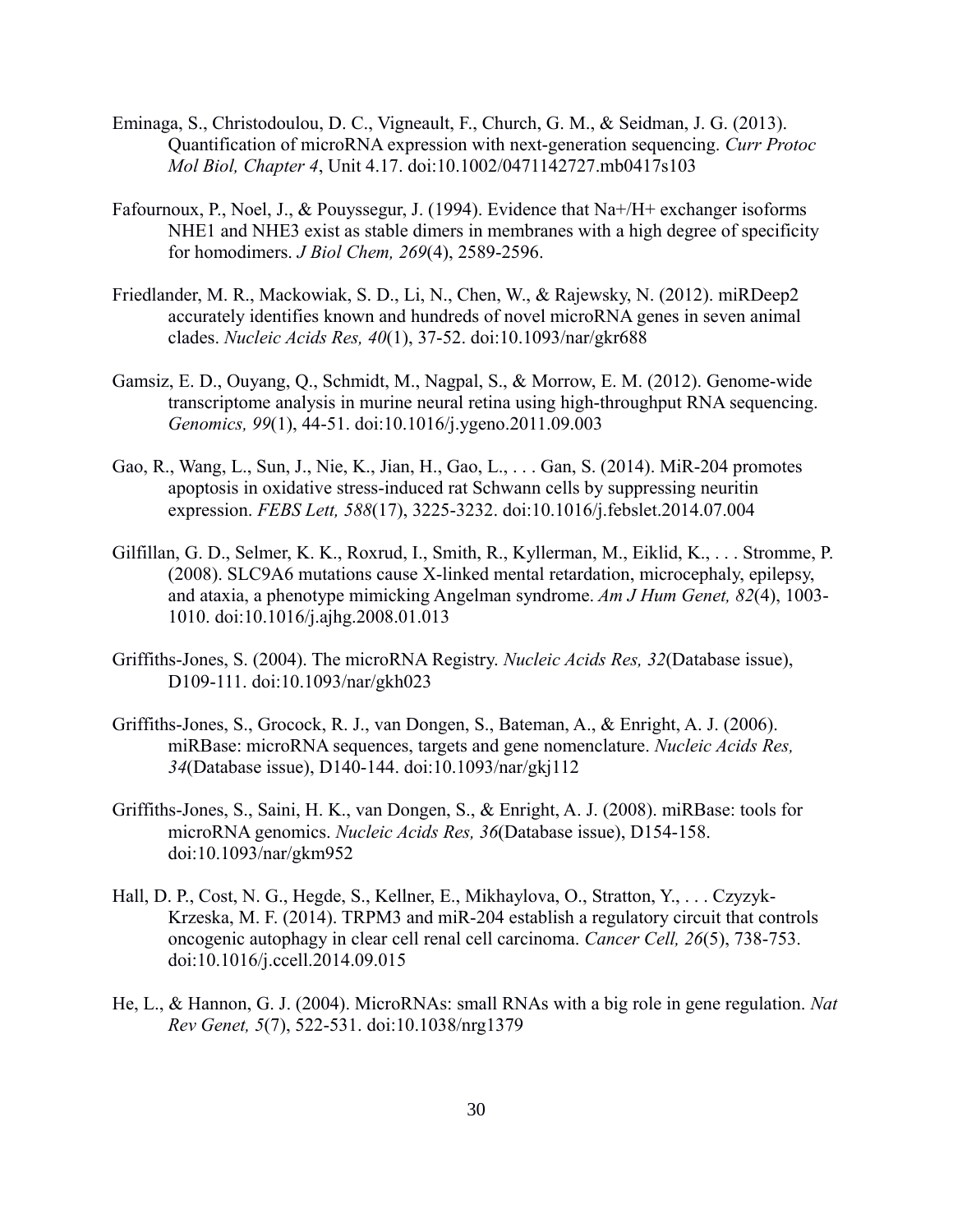- Huang da, W., Sherman, B. T., & Lempicki, R. A. (2009). Systematic and integrative analysis of large gene lists using DAVID bioinformatics resources. *Nat Protoc, 4*(1), 44-57. doi:10.1038/nprot.2008.211
- Kanehisa, M., Sato, Y., Kawashima, M., Furumichi, M., & Tanabe, M. (2016). KEGG as a reference resource for gene and protein annotation. *Nucleic Acids Res, 44*(D1), D457- 462. doi:10.1093/nar/gkv1070
- Kozomara, A., & Griffiths-Jones, S. (2011). miRBase: integrating microRNA annotation and deep-sequencing data. *Nucleic Acids Res, 39*(Database issue), D152-157. doi:10.1093/nar/gkq1027
- Kozomara, A., & Griffiths-Jones, S. (2014). miRBase: annotating high confidence microRNAs using deep sequencing data. *Nucleic Acids Res, 42*(Database issue), D68-73. doi:10.1093/nar/gkt1181
- Langmead, B., & Salzberg, S. L. (2012). Fast gapped-read alignment with Bowtie 2. *Nat Methods, 9*(4), 357-359. doi:10.1038/nmeth.1923
- Langmead, B., Trapnell, C., Pop, M., & Salzberg, S. L. (2009). Ultrafast and memory-efficient alignment of short DNA sequences to the human genome. *Genome Biol, 10*(3), R25. doi:10.1186/gb-2009-10-3-r25
- Livingstone, C. (2013). IGF2 and cancer. *Endocr Relat Cancer, 20*(6), R321-339. doi:10.1530/erc-13-0231
- Lopez, J. A., & Alvarez-Salas, L. M. (2011). Differential effects of miR-34c-3p and miR-34c-5p on SiHa cells proliferation apoptosis, migration and invasion. *Biochem Biophys Res Commun, 409*(3), 513-519. doi:10.1016/j.bbrc.2011.05.036
- Martin, M. (2011). Cutadapt removes adapter sequences from high-throughput sequencing reads. *EMBnet.journal, 17*(1), 10-12. doi:DOI:10.14806/ej.17.1.200
- Mi, H., Muruganujan, A., Casagrande, J. T., & Thomas, P. D. (2013). Large-scale gene function analysis with the PANTHER classification system. *Nat Protoc, 8*(8), 1551-1566. doi:10.1038/nprot.2013.092
- Murtazina, R., Booth, B. J., Bullis, B. L., Singh, D. N., & Fliegel, L. (2001). Functional analysis of polar amino-acid residues in membrane associated regions of the NHE1 isoform of the mammalian Na+/H+ exchanger. *Eur J Biochem, 268*(17), 4674-4685.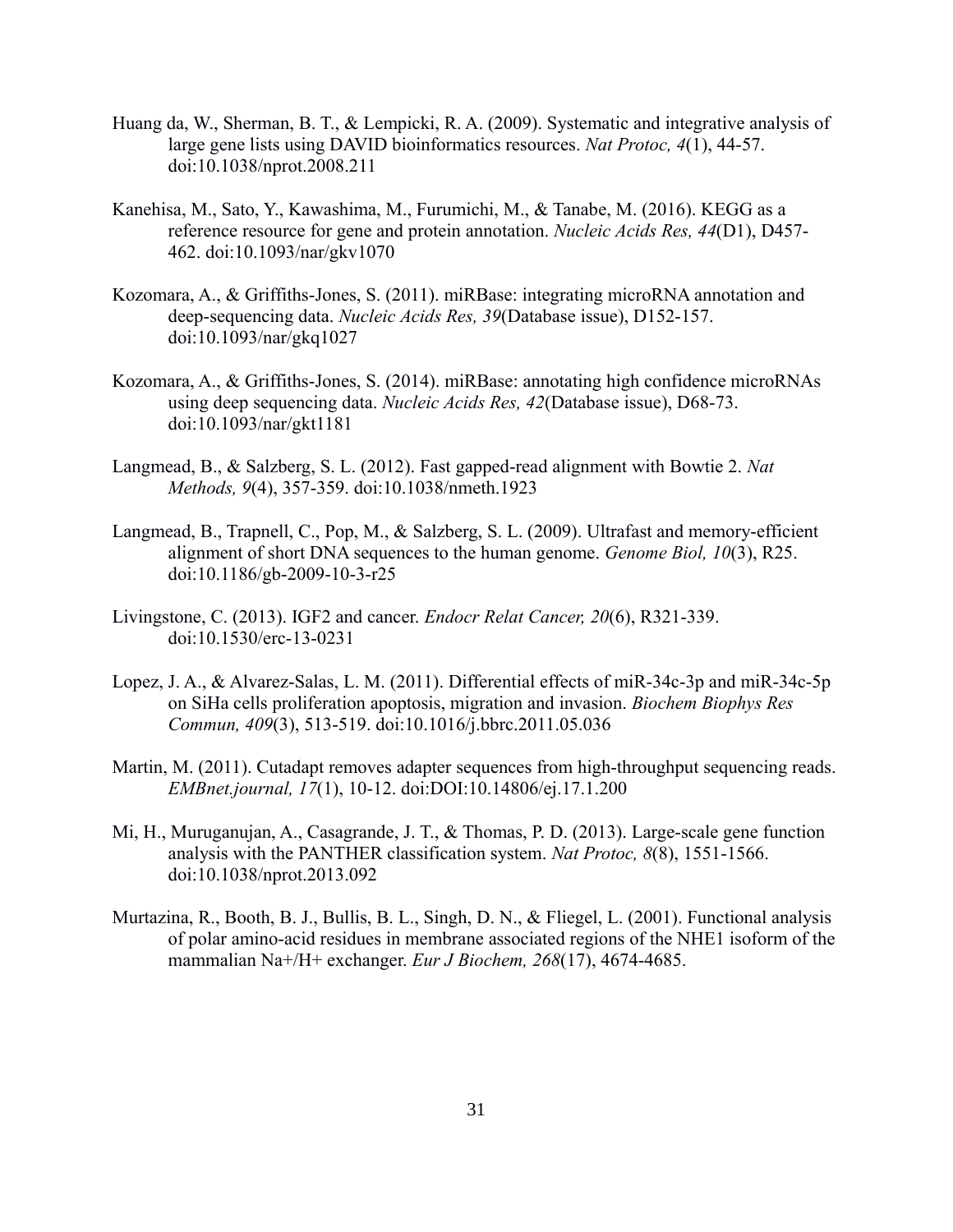- Nakamura, N., Tanaka, S., Teko, Y., Mitsui, K., & Kanazawa, H. (2005). Four Na+/H+ exchanger isoforms are distributed to Golgi and post-Golgi compartments and are involved in organelle pH regulation. *J Biol Chem, 280*(2), 1561-1572. doi:10.1074/jbc.M410041200
- Ouyang, Q., Lizarraga, S. B., Schmidt, M., Yang, U., Gong, J., Ellisor, D., . . . Morrow, E. M. (2013). Christianson syndrome protein NHE6 modulates TrkB endosomal signaling required for neuronal circuit development. *Neuron, 80*(1), 97-112. doi:10.1016/j.neuron.2013.07.043
- Pasquinelli, A. E., Reinhart, B. J., Slack, F., Martindale, M. Q., Kuroda, M. I., Maller, B., . . . Ruvkun, G. (2000). Conservation of the sequence and temporal expression of let-7 heterochronic regulatory RNA. *Nature, 408*(6808), 86-89. doi:10.1038/35040556
- Pescosolido, M. F., Stein, D. M., Schmidt, M., El Achkar, C. M., Sabbagh, M., Rogg, J. M., . . . Morrow, E. M. (2014). Genetic and phenotypic diversity of NHE6 mutations in Christianson syndrome. *Ann Neurol, 76*(4), 581-593. doi:10.1002/ana.24225
- Prasad, H., & Rao, R. (2015). The Na+/H+ exchanger NHE6 modulates endosomal pH to control processing of amyloid precursor protein in a cell culture model of Alzheimer disease. *J Biol Chem, 290*(9), 5311-5327. doi:10.1074/jbc.M114.602219
- Pruitt, K. D., Brown, G. R., Hiatt, S. M., Thibaud-Nissen, F., Astashyn, A., Ermolaeva, O., . . . Ostell, J. M. (2014). RefSeq: an update on mammalian reference sequences. *Nucleic Acids Res, 42*(Database issue), D756-763. doi:10.1093/nar/gkt1114
- Re, D. B., Le Verche, V., Yu, C., Amoroso, M. W., Politi, K. A., Phani, S., . . . Przedborski, S. (2014). Necroptosis drives motor neuron death in models of both sporadic and familial ALS. *Neuron, 81*(5), 1001-1008. doi:10.1016/j.neuron.2014.01.011
- Robinson, M. D., McCarthy, D. J., & Smyth, G. K. (2010). edgeR: a Bioconductor package for differential expression analysis of digital gene expression data. *Bioinformatics, 26*(1), 139-140. doi:10.1093/bioinformatics/btp616
- Roux, J., Gonzalez-Porta, M., & Robinson-Rechavi, M. (2012). Comparative analysis of human and mouse expression data illuminates tissue-specific evolutionary patterns of miRNAs. *Nucleic Acids Res, 40*(13), 5890-5900. doi:10.1093/nar/gks279
- Rubinsztein, D. C., Codogno, P., & Levine, B. (2012). Autophagy modulation as a potential therapeutic target for diverse diseases. *Nat Rev Drug Discov, 11*(9), 709-730. doi:10.1038/nrd3802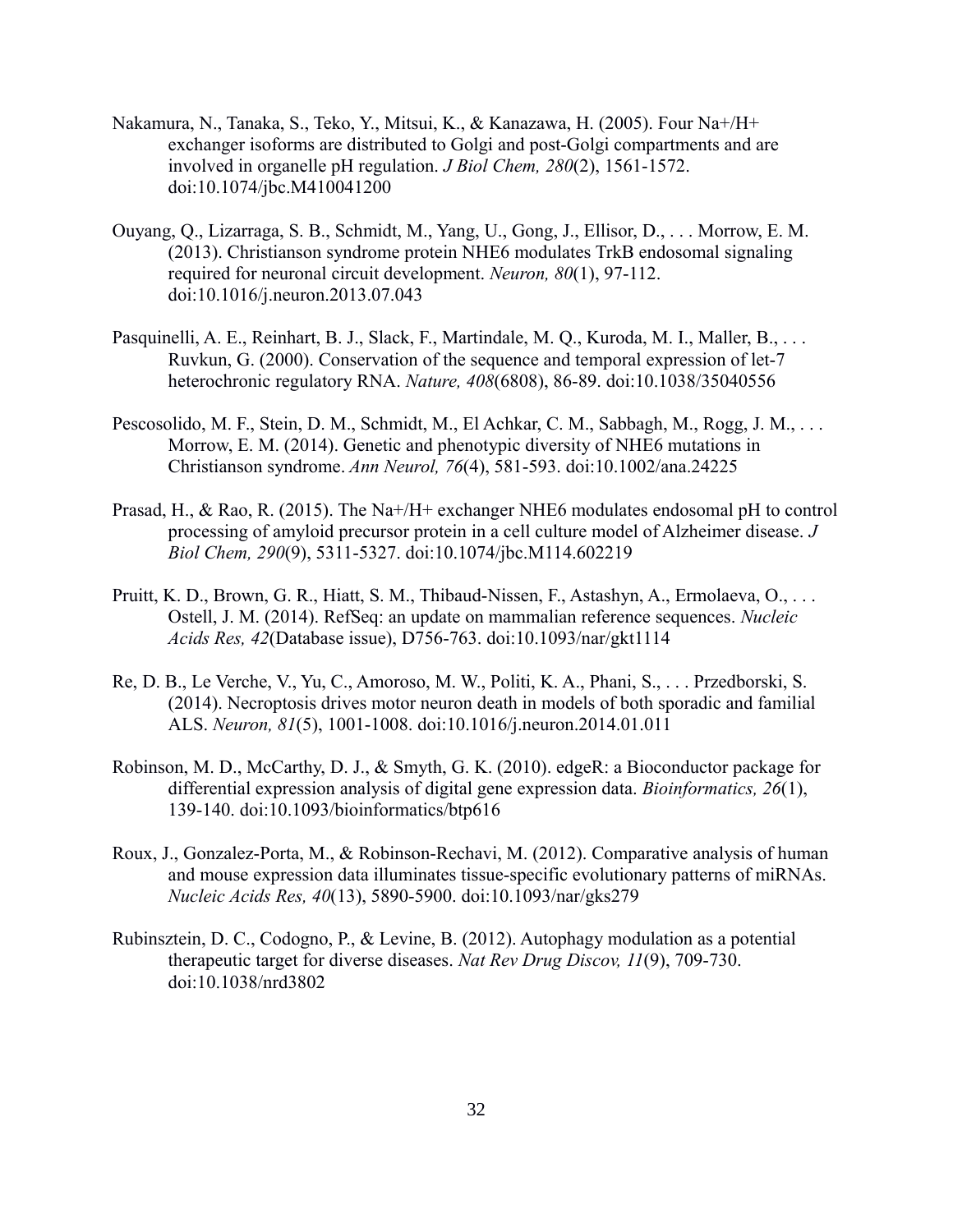- Sacconi, A., Biagioni, F., Canu, V., Mori, F., Di Benedetto, A., Lorenzon, L., . . . Blandino, G. (2012). miR-204 targets Bcl-2 expression and enhances responsiveness of gastric cancer. *Cell Death Dis, 3*, e423. doi:10.1038/cddis.2012.160
- Stromme, P., Dobrenis, K., Sillitoe, R. V., Gulinello, M., Ali, N. F., Davidson, C., . . . Walkley, S. U. (2011). X-linked Angelman-like syndrome caused by Slc9a6 knockout in mice exhibits evidence of endosomal-lysosomal dysfunction. *Brain, 134*(Pt 11), 3369-3383. doi:10.1093/brain/awr250
- Sun, Z., Evans, J., Bhagwate, A., Middha, S., Bockol, M., Yan, H., & Kocher, J. P. (2014). CAPmiRSeq: a comprehensive analysis pipeline for microRNA sequencing data. *BMC Genomics, 15*, 423. doi:10.1186/1471-2164-15-423
- Trapnell, C., Hendrickson, D. G., Sauvageau, M., Goff, L., Rinn, J. L., & Pachter, L. (2013). Differential analysis of gene regulation at transcript resolution with RNA-seq. *Nat Biotechnol, 31*(1), 46-53. doi:10.1038/nbt.2450
- Trapnell, C., Pachter, L., & Salzberg, S. L. (2009). TopHat: discovering splice junctions with RNA-Seq. *Bioinformatics, 25*(9), 1105-1111. doi:10.1093/bioinformatics/btp120
- Trapnell, C., Williams, B. A., Pertea, G., Mortazavi, A., Kwan, G., van Baren, M. J., . . . Pachter, L. (2010). Transcript assembly and quantification by RNA-Seq reveals unannotated transcripts and isoform switching during cell differentiation. *Nat Biotechnol, 28*(5), 511- 515. doi:10.1038/nbt.1621
- Walkley, S. U. (2009). Pathogenic cascades in lysosomal disease-Why so complex? *J Inherit Metab Dis, 32*(2), 181-189. doi:10.1007/s10545-008-1040-5
- Wang, X., & El Naqa, I. M. (2008). Prediction of both conserved and nonconserved microRNA targets in animals. *Bioinformatics, 24*(3), 325-332. doi:10.1093/bioinformatics/btm595
- Wang, Z., Gerstein, M., & Snyder, M. (2009). RNA-Seq: a revolutionary tool for transcriptomics. *Nat Rev Genet, 10*(1), 57-63. doi:10.1038/nrg2484
- Waterston, R. H., Lindblad-Toh, K., Birney, E., Rogers, J., Abril, J. F., Agarwal, P., . . . Lander, E. S. (2002). Initial sequencing and comparative analysis of the mouse genome. *Nature, 420*(6915), 520-562. doi:10.1038/nature01262
- Wong, N., & Wang, X. (2015). miRDB: an online resource for microRNA target prediction and functional annotations. *Nucleic Acids Res, 43*(Database issue), D146-152. doi:10.1093/nar/gku1104
- Yap, C. C., & Winckler, B. (2012). Harnessing the power of the endosome to regulate neural development. *Neuron, 74*(3), 440-451. doi:10.1016/j.neuron.2012.04.015